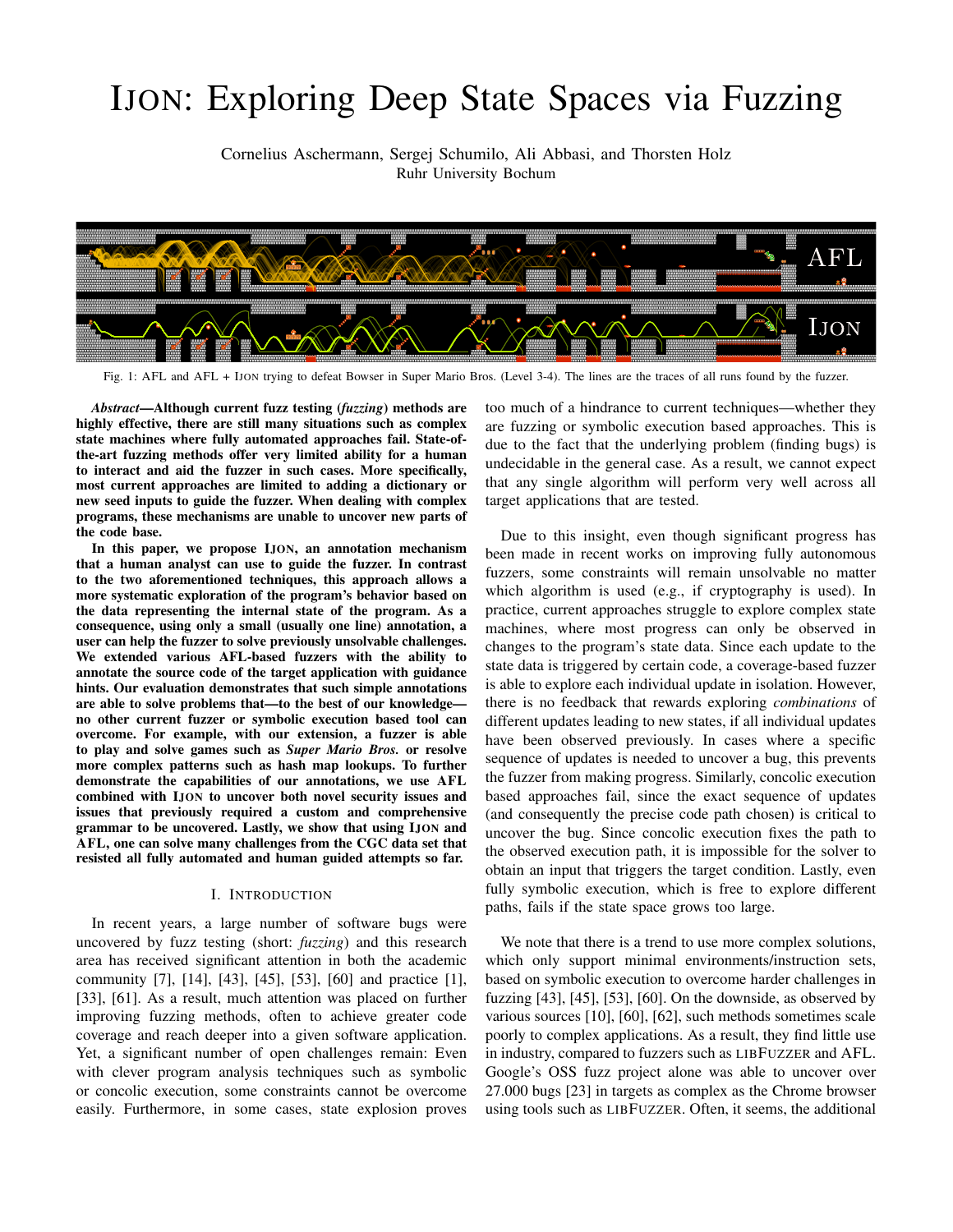effort to set up and deal with a symbolic environment is not worth the effort [62].

In this paper, we explore how a human can steer the fuzzer to overcome current challenges in fuzzing. To paraphrase a well-known, but hard to attribute quote, "Computers are incredibly fast, accurate and stupid; humans are incredibly slow, inaccurate and brilliant; together they are powerful beyond imagination". Humans are often better at forming high-level, strategic plans, while a computer ensures that the tactics are working out, and the human does not overlook any important aspect. This approach is typically referred to as *human-in-theloop*, and is a commonly used concept in software verification [8], [15], [34], [39], [41], [52] and throughout various other fields such as machine learning [17], [59], controlling cyber-physical systems [47], [49], and optimization [24], [51].

Our approach is also motivated by the observation that many fuzzing practitioners in the industry already use a closed feedback loop in their fuzzing process [35]: First, they run the fuzzer for some time and then analyze the resulting code coverage. After this manual analysis, they tweak and adapt the fuzzing process to increase coverage. Common strategies for improving the fuzzing performance include removing challenging aspects from the target application (e.g., checksums), changing the mutation strategies, or explicitly adding input samples that solve certain constraints that the fuzzer did not generate in an automated way. This approach has two main reasons: on the one hand, all the "easy" bugs (i.e., the ones which can be found fully automatically) are found very quickly during a fuzzing campaign. On the other hand, the more interesting bugs are—by definition—the ones that cannot be found using current tools in off-the-shelf configurations and hence, some manual tuning is required. We believe that by assisting and steering the fuzzing process, humans interacting with fuzzers allow for a vastly increased ability to analyze applications and overcome many of the current obstacles related to fuzzing of complex applications.

Specifically, we focus on a particular class of challenges: we observe that current fuzzers are not able to properly explore the state space of a program beyond code coverage. For example, program executions that result in the same code coverage, but different values in the state, cannot be explored appropriately by current fuzzers. In general, the problem of exploring state is challenging, as it is difficult to automatically infer which values are interesting and which are not. However, a human with a high-level understanding of the program's goals, often knows which values are relevant and which are not. For example, a human might know that exploring different player positions is relevant to solve a game, while the positions of all enemies in the game world are not.

We show that a human analyst can annotate parts of the state space that should be explored more thoroughly, hence modifying the feedback function the fuzzer can use. The required annotations are typically small, often only one or two lines of additional code are needed. To demonstrate the practical feasibility of the proposed approach, we extended various AFL-based fuzzers with the ability to annotate the source code of the target application with hints to guide the fuzzer. Our extension is called IJON, named after Ijon Tichy, the famous space explorer from Stanislaw Lem's books [31]. In four case studies, we show that the annotations can help to overcome significant roadblocks and to explore more interesting behaviors. For example, using simple annotations, we are able to play *Super Mario Bros.* (as illustrated in Figure 1) and to solve hard instances from the CGC challenge data set.

In summary, we make the following contributions in this paper:

- We systematically analyze feedback methods implemented in current fuzzers, study how they represent state space, and investigate in which cases they fail in practice.
- We design a set of extensions for current feedback fuzzers that allow a human analyst to guide the fuzzer through the state space of the application and to solve hard constraints where current approaches fail.
- We demonstrate in several case studies how these annotations can be used to explore deeper behaviors of the target application. More specifically, we show how the state space of a software emulator for a Trusted Platform Module (TPM), complex format parsers, the game *Super Mario Bros.*, a maze, and a hash map implementation can be efficiently explored by a fuzzer. Additionally, we demonstrate, that our approach enables us to solve some of the most difficult challenges in the CGC data set, and find new vulnerabilities in real-world software.

The implementation of IJON and a complete data set that illustrates our evaluation results, including playthrough videos for the case studies we present in this paper, is available at https://github.com/RUB-SysSec/ijon.

## II. TECHNICAL BACKGROUND

Our work builds upon fuzzers from the AFL [61] family such as ANGORA [14], AFLFAST [11], QSYM [60], or LAF-INTEL [1]. To explain the technical details of our approach, we hence need to introduce some aspects of the inner working of AFL itself. Fuzzers from the AFL family generally try to find a corpus that triggers a large variety of different states from the state space of the program. Here, a *state* denotes one configuration of memory and registers, as well as the state provided by the OS (e.g., file descriptors and similar primitives). The *state space* is the set of all possible states a program can be in. Since even for trivially small programs, the state space is larger than the number of atoms in the universe, the fuzzer has to optimize the diversity of states reached by the test cases. This class of fuzzers typically uses code coverage to decide if an input reaches sufficiently different state than the ones existing in the corpus. We make use of the *bitmap* that AFL uses to track this coverage. Hence, we start by explaining the design of the coverage feedback used by AFL. Afterward, we discuss some of the consequences of this design when using a fuzzer to optimize the state coverage.

## *A.* AFL *Coverage Feedback*

Various forks of AFL use instrumentation to obtain test coverage information. Typically, AFL-style fuzzers track how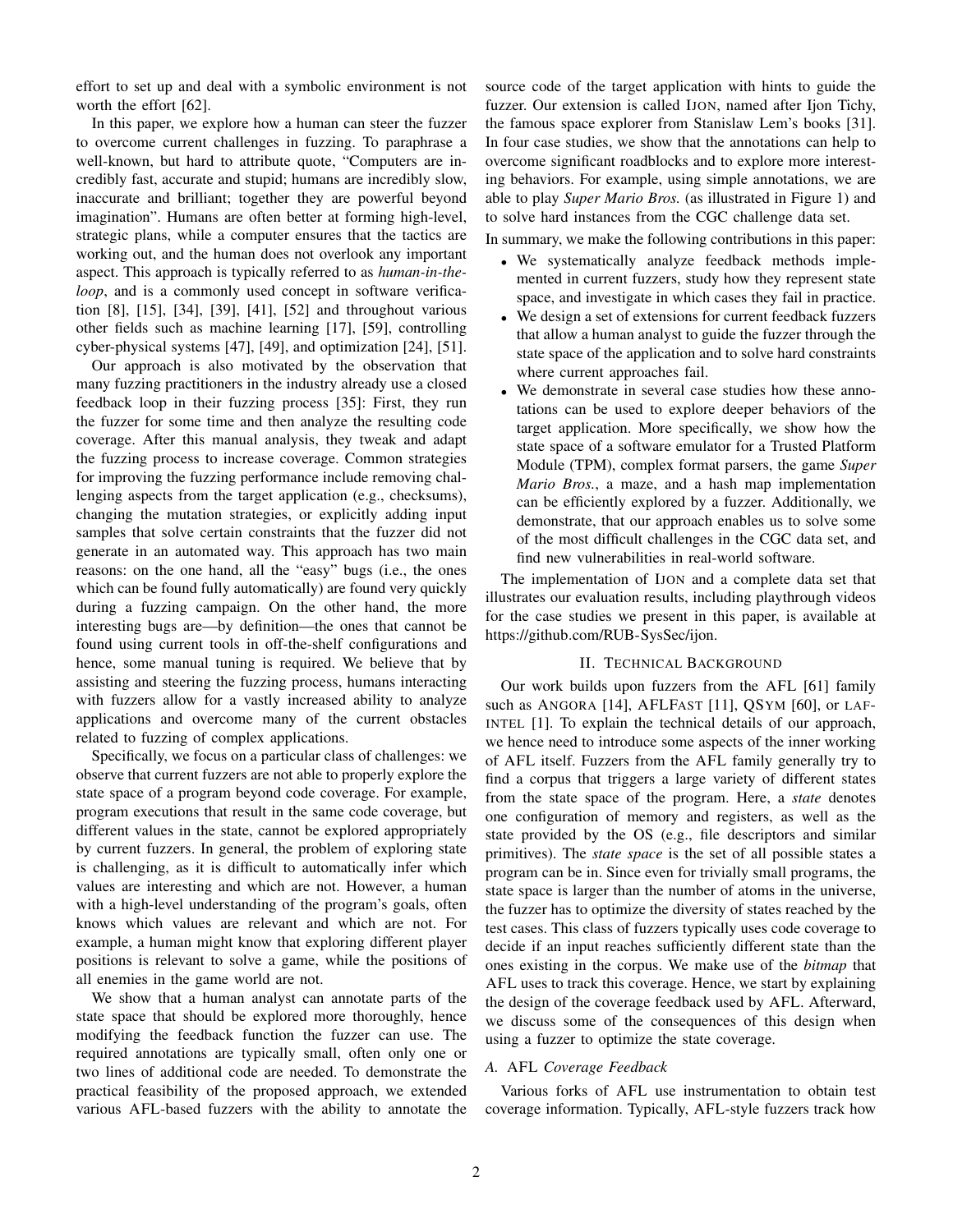often individual edges in the control flow graph (CFG) are executed during each test input. There are two classes of feedback mechanisms commonly used: source code based forks of AFL typically use a custom compiler pass that annotates all edges with a custom piece of code. Binary-only versions of AFL use different mechanisms such as Dynamic Binary Instrumentation (DBI) or hardware accelerated tracing (typically Intel LBR or Intel PT) to obtain coverage information. Either way, the probes inserted into the target application then count the occurrences of each edge in the CFG and store them in a densely encoded representation.

The resulting information is stored in a *shared map* that accumulates all edge counts during each test run. The fuzzer additionally maintains a *global bitmap* that contains all edge coverage encountered during the whole fuzzing campaign. The global bitmap is used to quickly check if a test input has triggered new coverage. AFL considers a test input interesting and stores it if it contains a previously unseen number of iterations on any edge. Since edges always connect two basic blocks, edges are encoded as a tuple consisting of two identifiers, one for the source basic block  $id_s$  and one for a target block  $id_t$ . In the source code based versions, a static random value is assigned at compile-time to each basic block, which is used as  $id_s$  or  $id_t$ . For binary-only implementations, it is common to use a cheap hash function applied to the address of the jump instruction/target instruction to derive the  $id_s$  and  $id_t$  values, respectively. This tuple  $(id_s, id_t)$  is then used to index a byte in the shared map. Typically, the index is calculated as  $(id_s * 2) \oplus id_t$ . The multiplication is used to efficiently distinguish self-loops.

Before each new test run, the shared map is cleared. During the test run, each time an edge is encountered, the corresponding byte in the shared map is incremented. This implies that edge counts greater than 255 will overflow and might register as any number between 0 and 255. After the execution finished, the edge counts are bucketed such that each byte in the shared map with a non-zero edge count contains a power of 2. To this end, edge counts are discretized into the following ranges  $1, 2, 3, 4...7, 8...15, 16...31$ ,  $32 \dots 127, 128 \dots 255$ . Each range of edge counts is assigned to one specific power of 2. To increase the precision on uncommon edges, 3 also maps to a unique power of 2, while the range 32 to 64 is omitted. Then we can compare the shared map against a global bitmap, which contains all bits that were previously observed in prior runs. If any new bit is set, the test input is stored because it has led to increased coverage, and the global bitmap is updated to contain the new coverage.

#### *B. Extending Feedback Beyond Coverage*

Fuzzers sometimes get stuck in a part of the search space, where no reasonable, probable mutation provides any new feedback. In this paper, we develop novel ways to provide a smoother feedback landscape. Consequently, we now review various methods that were proposed to extend feedback mechanism beyond code coverage to avoid getting stuck on a plateau. Notably, LAF-INTEL [1] was an early approach to solve magic byte type constraints (e.g., if (input  $=$ 0xdeadbeef)) by splitting large compare instructions into multiple smaller ones. The same idea was later implemented by using dynamic binary instrumentation in a tool called STEELIX [32]. Splitting multi-byte compare instructions into multiple single byte instructions allows the fuzzer to find new coverage every time a single byte of the operands is matching. ANGORA [14] assigns a random identifier to each function. It uses these identifiers to extend the coverage tuple by a third field that contains a hash of the current execution context. To compute this hash, it combines all identifiers of functions that have been called but have not yet returned (i.e., active functions) using an XOR operation. This allows finding the "same" coverage if it was used in a different calling context. For example, this method is helpful to solve multiple calls to the strcmp function. However, the downside of this approach (i.e., considering all calling contexts as unique) is that in certain situations, this creates a large number of inputs that are actually not interesting. Therefore, ANGORA requires a larger bitmap than AFL.

#### III. DESIGN

Generally speaking, a fuzzer tries to sample from "interesting" regions of the state space as efficiently as possible. However, it is hard to find an accurate and objective metric for how "interesting" the state space of any given input is. The overall success of AFL and its derivative demonstrates that following the edge coverage is an effective metric to identify new interesting regions. Edge coverage is probably the feature with the best signal to noise ratio in practice after all, in most (i.e., not obfuscated [25], [30]) programs, each new edge indicates a special case. However, there are code constructs where this approach is unlikely to reach new coverage *without* exploring intermediate points in the state space. In the following, we analyze code constructs in which a user could provide additional feedback that would help the fuzzer by conceptually describing the intermediate steps which provide additional feedback. Finally, we introduce a novel set of primitives that actually allow an analyst to add custom annotations which provide exactly the feedback needed to overcome these difficulties.

#### *A. State Exploration*

To identify problematic code constructs that are hard to fuzz with current techniques, we performed several offline experiments using state-of-the-art fuzzers and manually inspected the coverage obtained. In some cases, we used seed files to find code that can be covered using good seeds, but not without, indicating hard constructs. In the following, we summarize the most important problems we encountered in these experiments:

• *Known Relevant State Values*: Sometimes, code coverage adds no feedback to help the fuzzer to advance. If only a small subset of the states is interesting and a human analyst is able to identify these values, we can directly use them to guide the fuzzer.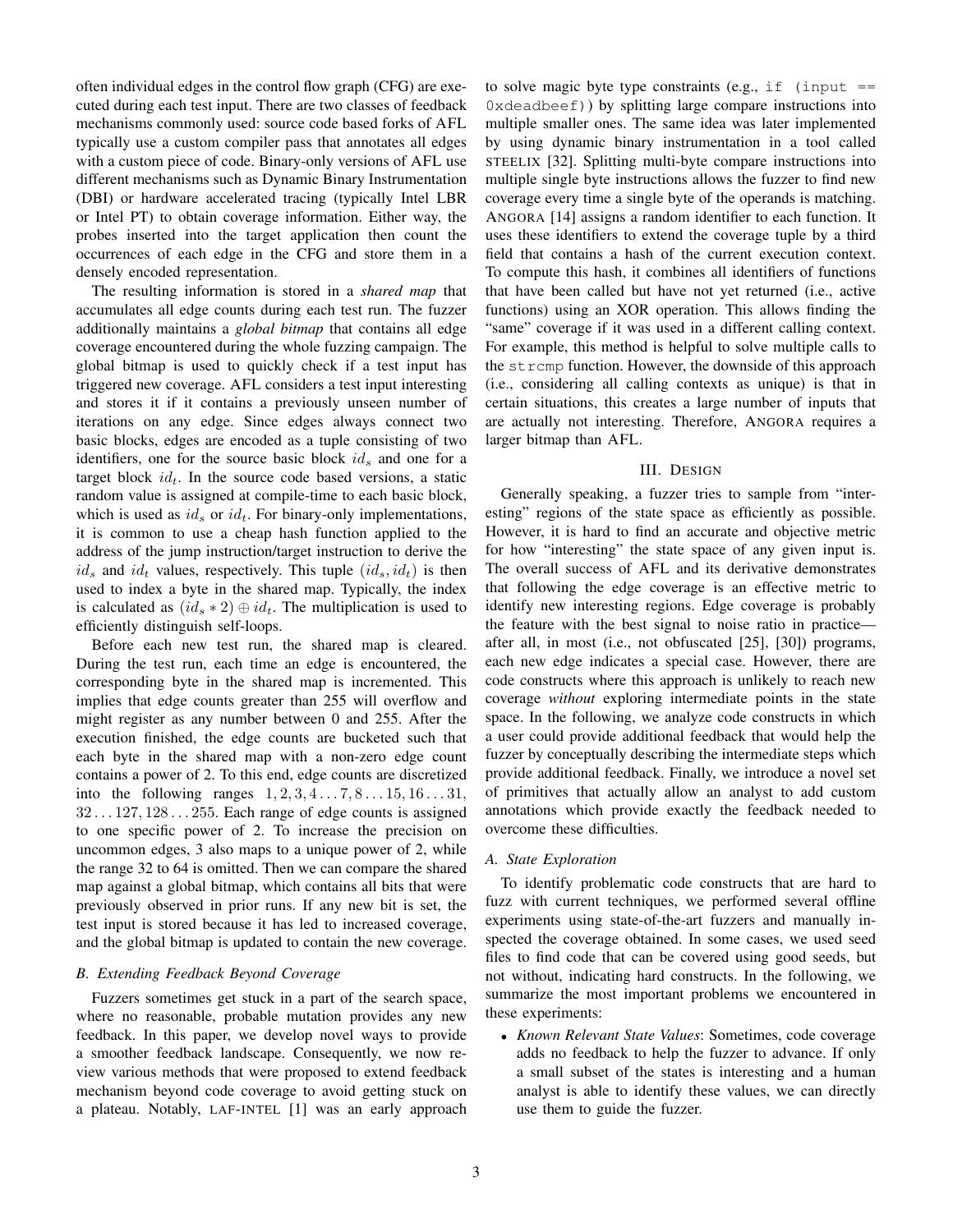- *Known State Changes*: Sometimes, the program is too complex, or it is not obvious which variables contain interesting state and which ones do not. In such situations, since no sufficiently small set of relevant state values are known to us, we cannot directly use them to guide the fuzzer. Instead, a human analyst might be able to identify positions in the code that are suspected to mutate the state. An analyst can use the history of such state changes as an abstraction for the more complex state and guide the fuzzer. For example, many programs process messages or chunks of inputs individually. Processing different types of input chunks most likely mutates the state in different ways.
- *Missing Intermediate State*: Unlike the previous two cases, there might be neither variables that contain the state, nor code that mutates the state that we care about. In such situations, an analyst can create artificial intermediate states to guide the fuzzer.

Based on this systematization of important problems in fuzzing, we provide examples and describe each of the suggested approaches in more detail.

*1) Known Relevant State Values:* As described before, sometimes the code coverage yields nearly no information about the state of the program, because all the interesting state is stored in data. For example, the coverage tells very little about the behavior of a branch-free AES implementation. If the analyst has an understanding of the variables that store the interesting state, he can directly expose the state to the fuzzer and the fuzzer is then able to explore inputs that cause different internal states.

```
while(true) {
    ox=x; oy=y;
    switch (input[i]) {
         case 'w': y--; break;
         case 's': y++; break;
         case 'a': x--; break;
         case 'd': x++; break;
    }
    if (\text{maxe}[y][x] == ' \#') { Bug(); }
    //If target is blocked, do not advance
    if (\text{maze}[y][x] := ' ' ) \{ x = \text{ox}; y = \text{oy}; \}}
```
Listing 1: A harder version of the maze game.

Consider the code in Listing 1. It implements a small game, in which the player has to navigate a labyrinth by moving in one of four possible directions. It is based on the famous labyrinth demo that is commonly used by the symbolic execution community to demonstrate how a symbolic executor can explore the state space of a maze. In this modified version, it is possible to walk backward and to stay in the same place. This creates a vast amount of different paths through the program. At the same time, there are effectively only four branches that can be covered, thus the coverage alone is not a



(a) The abstract state machine of the maze game reduced to  $x, y$  pairs. Since the mazes have only a few states, the fuzzer can enumerate all.

(b) The analyst can abstract the large set of states into smaller set of states that are supposedly separated by certain operations. The fuzzer can then explore edge tuples on this state machine.

Fig. 2: An analyst view on two fuzzing problems.



Fig. 3: The circles mark the best observed x values so far. Optimizing x for each altitude independently helps overcoming dead ends. In this case, the input maximizing the value observed at  $y = 12 (x_{12})$  is very unlikely to be helpful (Mario will hit the wall or the ceiling). However, the inputs with the best observed values for other altitudes (such as  $x_{10}$ ) are not caught in a dead end.

good indicator of interesting behavior. In this harder version, even KLEE [12] fails to solve the labyrinth. Here, it is essential to understand that the  $x$  and  $y$  coordinates are relevant states that need to be explored. In mazes with dead ends, it is even impossible to find a solution by trying to increase x or  $y$ individually. The combination of both x and y has to be considered to uncover a solution. Since the maze is rather small (at most only a few hundred different  $x, y$  pairs are reachable), the analyst can instruct the fuzzer to consider any new pair as new coverage (Figure 2.a).

Similar scenarios, where the user is aware of the precise aspect of the state that is interesting to explore also occur with larger state spaces. One example that demonstrates a similar scenario is the game Super Mario Bros. (Figure 3). Again, we mostly care about the player coordinates. However, the space of player coordinates is significantly larger (in the order of the  $10^6$ ) than in the maze game. As a consequence, the analyst needs to be able to provide a goal that the fuzzer can work towards (i.e., increase the  $x$  coordinate), instead of simply exploring all different states. This way, the fuzzer can discard inferior intermediate results.

*2) Known State Changes:* In some scenarios, the user might not be aware of which parts of the relevant state are interesting to explore or the state might be spread out across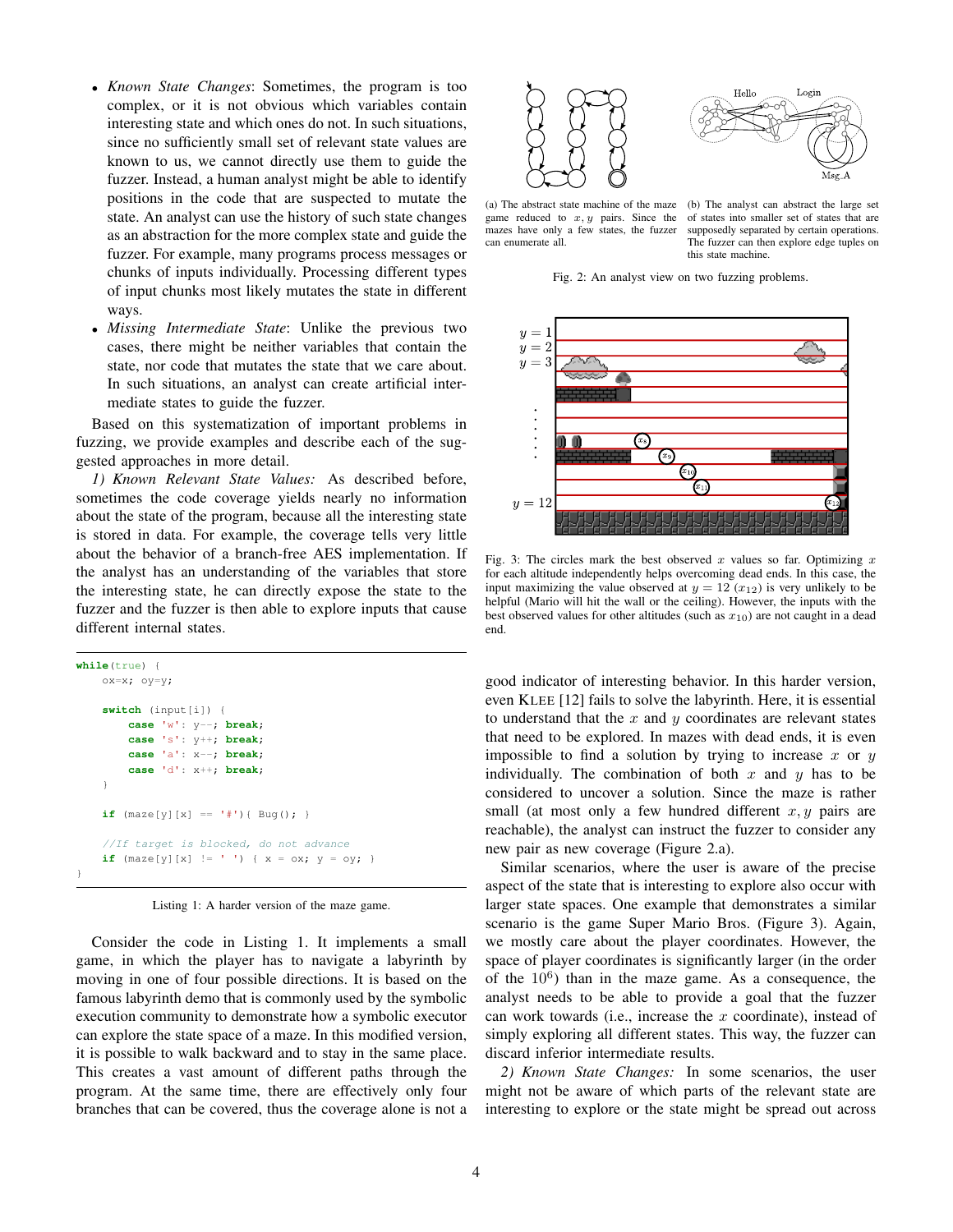the application and hard to identify. Alternatively, the state might be known, but no sufficiently small subset can be identified to be used to guide the fuzzer directly. However, it might be possible to identify parts of the code that are expected to change the state. This situation commonly occurs in applications that consume highly structured data such as sequences of messages or lists of chunks in file formats. In such situations, instead of directly exposing the state itself, the user can create a variable that contains a log of messages or chunk types. This variable can act as a proxy for the actual state changes and can be exposed to the feedback function (Figure 2.b). As a consequence, the fuzzer can now try to explore different combinations of those state changes. In such scenarios, the state change log serves as an abstraction layer to the real state that cannot easily be exposed to the fuzzer. We further elaborate on this in Example 4 of Section III-D.

```
msg = parse_msg();
switch(msg.type) {
   case Hello: eval_hello(msg); break;
   case Login: eval_login(msg); break;
   case Msg_A: eval_msg_a(msg); break;
}
```
Listing 2: A common problem in protocol fuzzing.

Consider the dispatcher code shown in Listing 2, which is based on many common protocol implementations. The fuzzer will successfully uncover the different messages. However, AFL has difficulties to generate interesting sequences of messages, as no novel coverage is produced for chaining messages. The fundamental problem here is that the fuzzer is not able to distinguish between different states in the program state machine. By using a log of the types of messages that were successfully processed, the fuzzer is able to explore different states, resulting from combinations of messages, much more effectively.

*3) Missing Intermediate State:* A simple example for issues where neither coverage nor values in the program provide relevant feedback are magic byte checks. Out of the box, AFLstyle fuzzers will not be able to solve them. Note that various approaches try to solve this case using additional methods [1], [7], [14], [53], [60]. However, the same problem persists in more complex cases: if the relationship between the input and the final comparison gets more complex, even techniques like concolic execution will fail. A human analyst on the other hand, can usually reason about how the program behaves and can often provide an indicator of progress. By encoding this indicator as additional *artificial intermediate states*, the analyst is able to guide the fuzzer. Note that for simple magic bytes like situations, this is exactly what LAF-INTEL does.

Consider the code in Listing 3, which is based on a hard case found in the well-known objdump binary. The program contains a function that performs a hash table lookup and one if condition where the lookup result is used to search for a given string. More specifically, the key is first hashed, and the corresponding bucket is checked. If the bucket is empty, no further processing takes place. If the bucket contains some values, they are compared individually. This poses a significant challenge both to a concolic execution based tools as well as fuzzers: solving this constraint requires to find a very specific combination of both a path (i.e., number of loop iterations necessary to calculate the hash) and the hash value that all share the same coverage. Even if the exact path is found, we now still depend on both the hash and the actual string matching. The fuzzer has to solve the comparison while maintaining that the hash of the input is always equal to the hash of the target string. A concolic executor would have great trouble finding the exact path to solve this constraint.

```
//shortened version of a hashmap lookup from binutils
entry* bfd_get_section_by_name(table *tbl, char *str) {
  entry *lp;
  uint32_t hash = bfd_hash_hash(str);
  uint32 t i = hash % tbl->size;
  //Every hash bucket contains a linked list of strings
  for (\text{lp} = \text{tbl}->table[i]; \text{lp} := \text{NULL}; \text{lp} = \text{lp}->next) {
    if (lp-\lambda) ash == hash && strcmp( lp-\lambdastring, str) == 0)
             return lp;
  }
  return NULL;
}
// used somewhere else
section = bfd_get_section_by_name (abfd, ".bootloader");
if (section != NULL) { ... }
```
Listing 3: A hash map lookup that is hard to solve (from binutils libbfd, available at bfd/section.c).

We found that similar conditions occur more than 500 times with various strings throughout the binutils code base. In most cases, the hash table is filled with values from the input, and a fixed string is looked up. A human can recognize that this effectively implements a one-to-many string comparison. Using this insight, she can guide the fuzzer to find a solution, by turning this complex constraint into a series of simple string comparisons that can be solved with LAF-INTEL-like feedback.

#### *B. Feedback Mechanisms*

As no current fuzzer allows a human analyst to directly provide feedback to the fuzzer, we design a set of annotations that allow the analyst to influence the fuzzer's feedback function. Our goal is that an analyst can use these annotations to provide high-level steering for the fuzzing process. In an interactive fuzzing session, the analyst inspects the code coverage from time to time to identify branches that seem hard to cover for the fuzzer. Then the analyst can identify the reason why the fuzzer is unable to make progress. Typically, this is an easy task for a human. When the road block is found, the analyst can start a second fuzzing session that focuses on solving this road block using a custom annotation. The annotation itself is a small patch to the target application, typically consisting of one, sometimes two lines of code that provide additional feedback information. When the fuzzer solves the road block, the long-running fuzzing session picks the inputs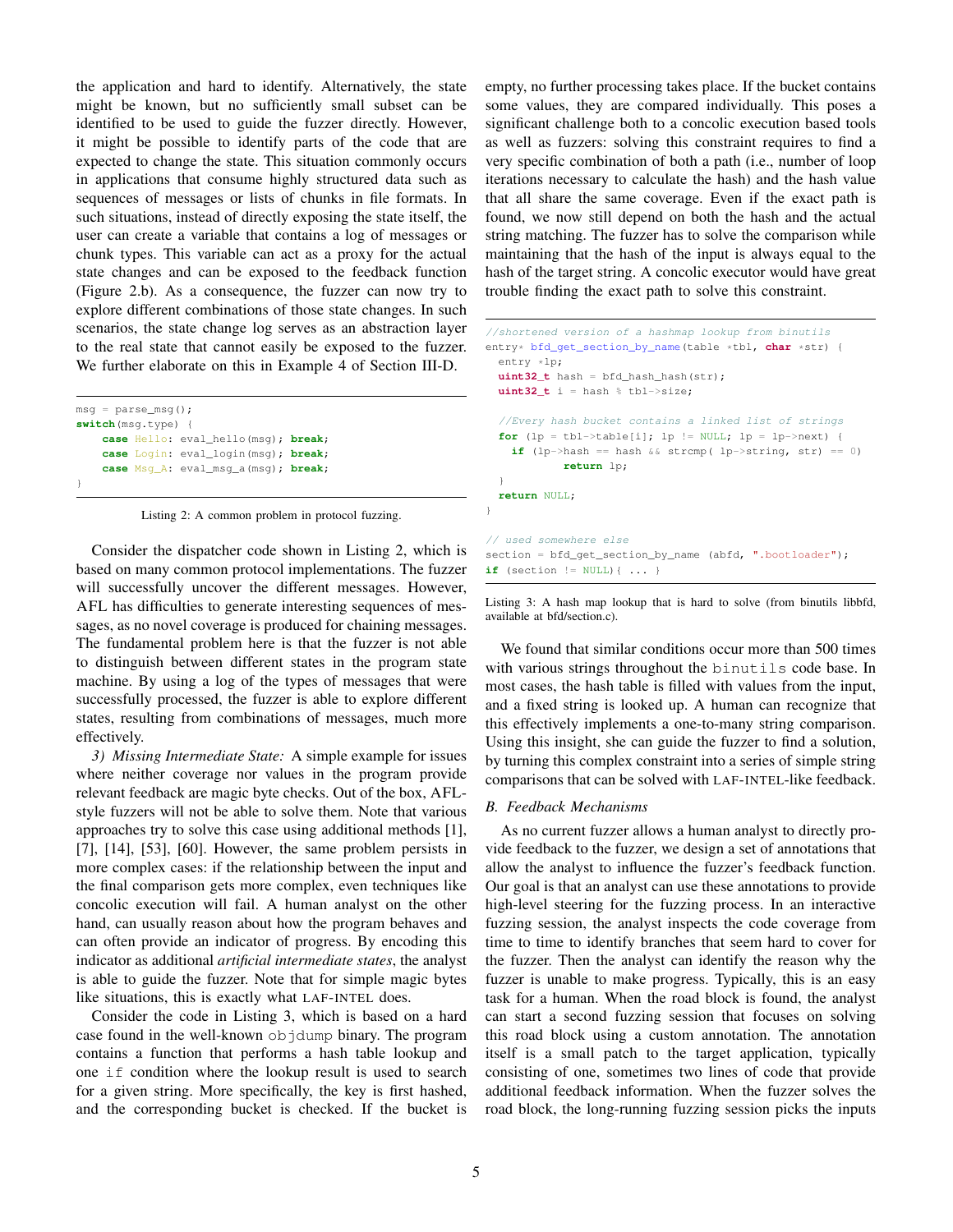that produce new coverage from the temporary session and continues fuzzing, hence overcoming the hard case.

To facilitate a workflow like this, we designed four general primitives that can be used to annotate source code:

- 1) We allow the analyst to select which code regions are relevant to solve the problem at hand.
- 2) We allow direct access to the AFL bitmap to store additional values. Bitmap entries can either be directly set or incremented, hence enabling to expose state values to the feedback function.
- 3) We enable the analyst to influence the coverage calculation. This allows the same edge coverage to result in *different* bitmap coverage. This allows to create much more fine-grained feedback in different states.
- 4) We introduce a primitive that allows the user to add hill climbing optimization [48]. This way, the user can provide a goal to work towards if the space of possible states is too large to explore exhaustively.

In the following, we explain these annotations in more detail and illustrate how they work and can be used to implement the additional feedback mechanisms described in Section III-A.

## *C.* IJON*-Enable*

The IJON-ENABLE (and IJON-DISABLE) annotation can be used to enable and disable coverage feedback. This way, we can effectively exclude certain parts of the code base or guide the fuzzer to only explore code if certain conditions are met.

| 1/3            |  |
|----------------|--|
| if $(x<0)$     |  |
| IJON ENABLE(); |  |

Listing 4: Using the IJON-ENABLE annotation. The green highlight indicates an added annotation.

Example 1. *Consider the annotation (green highlight) in Listing 4. In this example,* IJON-ENABLE *restricts the temporary fuzzing sessions to inputs that reach the annotated line and have a negative value for* x*. This annotation allows the fuzzer to focus on the hard problem without wasting time exploring the many other paths in the input queue.*

# *D.* IJON-INC *and* IJON-SET

The IJON-INC and IJON-SET annotations can be used to increment or set a specific entry in the bitmap. This effectively allows new values in the state to be considered as equal to new code coverage. The analyst can use this annotation to expose aspects of the state to the fuzzer selectively. As a result, the fuzzer can then explore many different values of this variable. Effectively, this annotation adds a feedback mechanism beyond code coverage. The fuzzer is now also rewarded for *new data coverage* obtained via its test cases. This annotation can be used to provide feedback in all three scenarios that we described earlier.

## IJON\_INC(x);

Listing 5: Using the IJON-INC annotation to expose the value  $x$  to the feedback function.

Example 2. *Consider the annotation shown in Listing 5. Every time* x *changes, a new entry in the bitmap is incremented. For example, if* x *is equal to 5, we calculate an index in the bitmap based on a hash of the current file name and the current line number and the value 5. The corresponding entry in the bitmap is then incremented. This allows the fuzzer to learn a variety of inputs that display a large range of behaviors, bit by bit.*

Similarly, to the IJON-INC annotation, we also provide the IJON-SET annotation. Instead of incrementing the entry, this annotation sets the least significant bit of the bitmap value directly. This enables to control specific entries in the bitmap to guide the fuzzer. This primitive is used in all three annotation approaches introduced earlier.

|    | $while(true) { }$           |
|----|-----------------------------|
|    | $o x = x; o y = y;$         |
|    |                             |
|    | $I$ JON_SET(hash_int(x,y)); |
|    | switch (input[i]) {         |
|    | case $'w': y--; break;$     |
| 11 |                             |

Listing 6: Annotated version of the maze.

Example 3. *We added a one-line annotation (see Listing 6) to the maze game introduced in Section III-A1. It uses the combination of both* x *and* y *coordinates as feedback. As a result,* any *newly visited position in the game is considered as new coverage. We used* IJON-SET *instead of* IJON-INC*, since we do not care how often the given position was visited. Instead, we are only interested in the fact that a new position was visited.*

If the state cannot easily be observed, we can use state change logging (as described earlier), in which we annotated operations which are known to affect the state that we care about and use the log of state changes as index for the feedback.

Example 4. *As another example, consider Listing 7. After each successfully parsed and handled message, we append the command index, which represents the type of the message, to the state change log. Then we set a single bit, addressed by the hash of the state change log. As a consequence, whenever we see a new combination of up to four successfully handled messages, the fuzzer considers the input as interesting, providing a much better coverage in the state space of the application.*

## *E.* IJON-STATE

If the messages cannot easily be concatenated (e.g., because there is a message counter), the state change log might be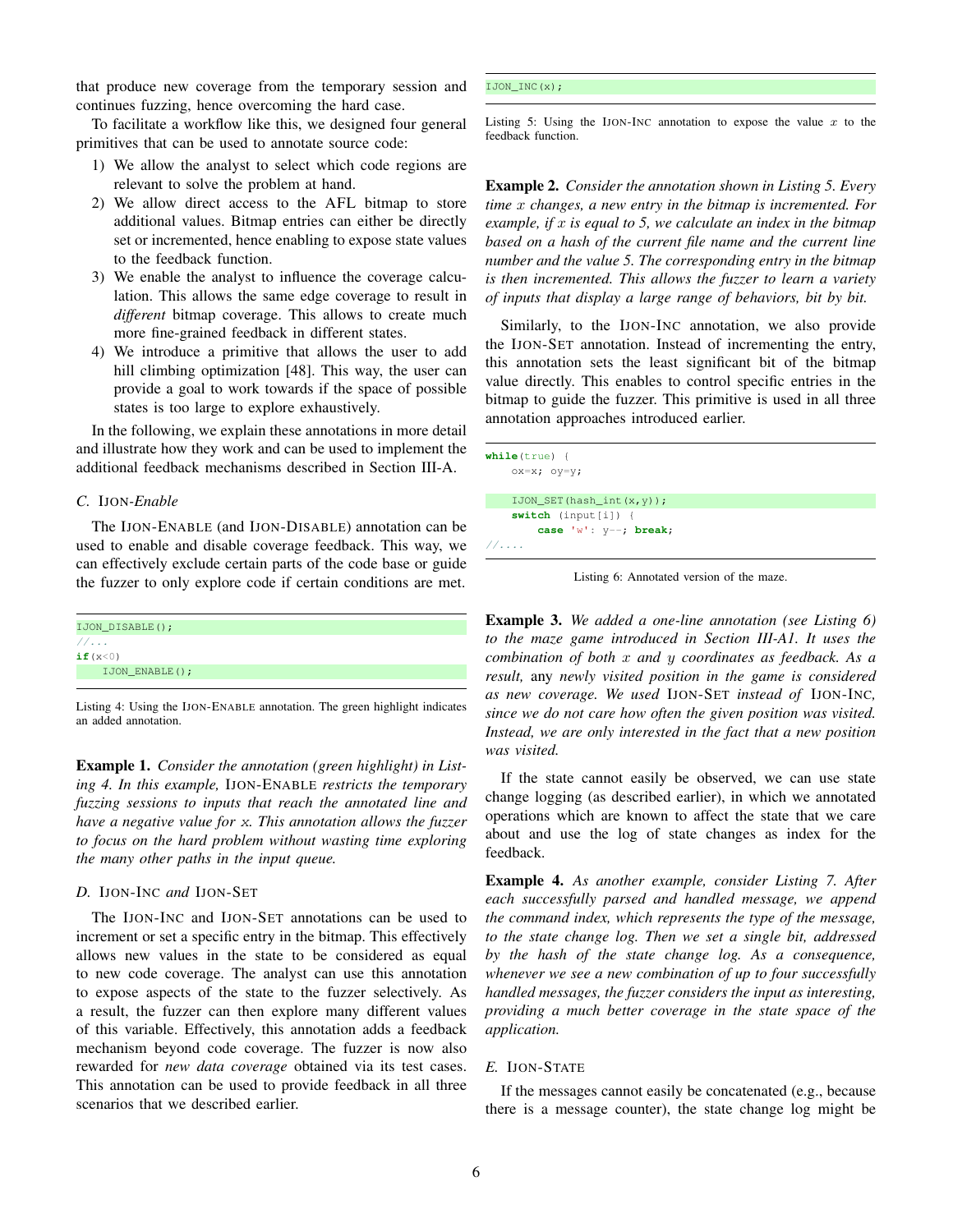//abbreviated libtpms parsing code in ExecCommand.c msg = parse(msg);  $err = handle(msq);$  $if(err := 0)$ **{**goto Cleanup; } state\_log=(state\_log<<8)+command.index; IJON\_SET(state\_log);

Listing 7: Annotated version of libtpms.

insufficient to explore different states. To produce a more finegrained feedback, we can explore the Cartesian product of the state and the code coverage. To enable this, we provide a third primitive that is able to change the computation of the edge coverage itself. Similar to ANGORA, we extended the edge tuple with a third component named the "virtual state". This virtual state component is also considered when calculating the bitmap index of any edge. This annotation is called IJON-STATE. Whenever the virtual state changes, any edge triggers new coverage. This primitive has to be used carefully: if the number of virtual states grows too large, the fuzzer is overwhelmed with a large number of inputs which effectively slows down the fuzzing progress.

```
IJON_STATE(has_hello + has_login);
msg = parse_msg();
//...
```
Listing 8: Annotated version of the protocol fuzzing example (using IJON-STATE).

Example 5. *Consider the example provided in Listing 8. As discussed previously, without annotations, the fuzzers may have difficulties exploring the combination of various messages. By explicitly adding the protocol state to the fuzzer's virtual state, we create multiple virtual copies of the code, depending on the protocol state.*

*Therefore, the fuzzer is able to fully explore all possible messages in various states of the protocol state machine. Effectively, the same edge coverage can now result in different bitmap coverage, and hence the fuzzer can efficiently explore the state space of the program under test. Note that, to prevent state explosion, there are only three possible values for the state. As a result, the fuzzer can fully re-explore the whole code base, once successfully authenticated.*

#### *F.* IJON-MAX

So far, we mostly dealt with providing feedback that can be used to increase the diversity of the inputs stored. In some cases, however, we want to optimize towards a specific goal or the state space is simply too large to cover completely. In such cases, we might not care about a diverse set of values or want to discard all intermediate values. To allow effective fuzzing in such cases, we provide a maximization primitive called IJON-MAX. It effectively turns the fuzzer into a generic hill climbing-based black box optimizer. To enable maximizing more than one value, multiple (by default 512) slots are provided to store those values. Like the coverage bitmap, each value is maximized independently. Using this primitive, it is also possible to easily build a minimization primitive for x, by maximizing  $-x$ .

|                               |  | //inside main loop, after calculating positions |  |
|-------------------------------|--|-------------------------------------------------|--|
| IJON_MAX(player_y, player_x); |  |                                                 |  |

Listing 9: Annotated version of the game Super Mario Bros.

Example 6. *Consider the video game* Super Mario Bros.*, in which a player controls a character in a side-scrolling game. In each level, the objective is to reach the end of the level, while avoiding hazards such as enemies, traps, and pits. In case the character is touched by an enemy or falls into a pit, the game ends. To properly explore the state space of the game, it is important to reach the end of each level. As illustrated in Listing 9, we can finish the level by asking the fuzzer to try to maximize the player's* x *coordinate. Given that it is a side-scrolling game, this effectively guides the fuzzer to find a way through the level to successfully finish it.*

*The* IJON-MAX *(slot,x) annotation then tells the fuzzer to maximize the* x *coordinate of the character. Note that we use the player's* y *coordinates (height) to select the slot. This allows us to maximize the progress at different altitudes within the level independently. By increasing the diversity in the set of inputs, we reduce the chance of getting stuck in a dead end as shown in Figure 3. Using this technique, we can quickly find solutions for 29 out of 32 levels of the game. More details are available in Section V-C.*

#### IV. IMPLEMENTATION

We implemented IJON as an extension for multiple fuzzers whose implementation is based on AFL: AFLFAST, LAF-INTEL, QSYM, and ANGORA. All of these fuzzers share the same underlying code base, and thus, the required changes to implement our method were similar for all fuzzers. Overall, we performed two different kinds of changes. On the one hand, we implemented a way to apply annotations to the target application. On the other hand, we extended the communication channel between IJON and the target.

#### *A. Adding Annotations*

To enable coverage feedback, AFL comes with a special compiler pass for clang that instruments every branch instruction. Additionally, AFL provides a wrapper that can be used instead of clang to compile the target. This wrapper automatically injects the custom compiler pass. We extended both the wrapper and the compiler pass. To support our changes, we introduced an additional runtime library that the compiler links statically. The runtime implements various helper functions and macros that can be used to annotate the target application. In particular, we added support for fast hash functions that can be used to generate better-distributed values or compress strings to an integer. In summary, we used the primitives from Section III and added some more high-level helper functions.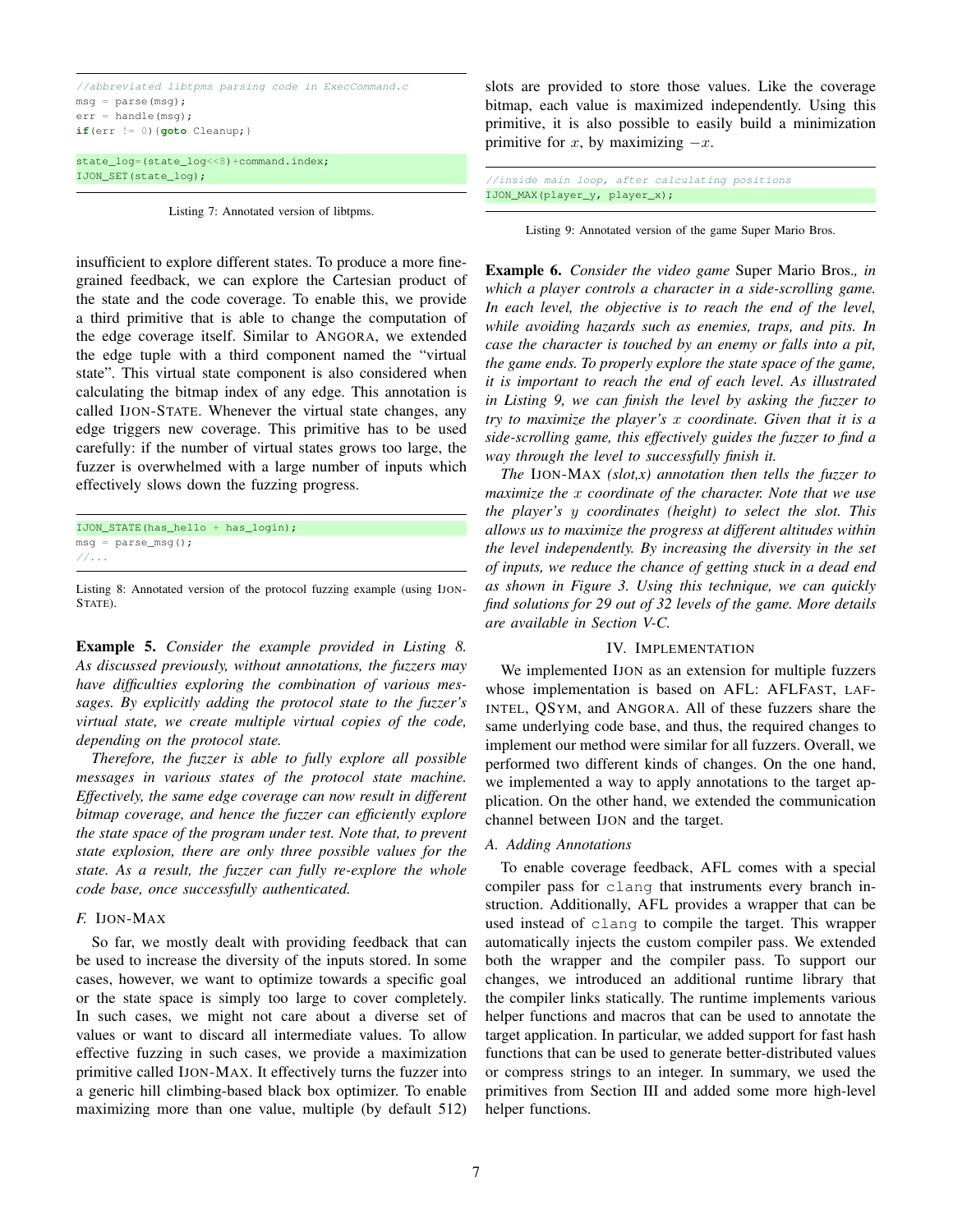*1)* IJON-ENABLE*:* To implement IJON-ENABLE, we introduce a mask that is applied to all bitmap index calculations. If the mask is set to zero, only the first bitmap entry can be addressed and updated. If it is set to  $0 \times f \in f$ , the original behavior is used. This way, we can effectively disable and enable coverage tracing at will.

*2)* IJON-INC *and* IJON-SET*:* Both annotations enable direct interaction with the bitmap, hence the implementation is straightforward. Upon a call to  $ijon\_inc(n)$ , the  $n<sup>th</sup>$  entry in the bitmap is incremented. Similarly, calling ijon\_set(n) sets the least significant bit of the  $n<sup>th</sup>$  entry to 1.

If these functions are used in multiple locations within the program code, one has to be very careful not to reuse the same bitmap indices. To help avoid such cases, we introduce helper macros IJON\_INC(m) and IJON\_SET(m). Both macros call the corresponding function but calculate the bitmap index n based on a hash of m as well as the filename and line number of the macro invocation. Thus, avoiding trivial collisions on commonly used arguments such as 0 or 1.

*3)* IJON-STATE*:* When there is a call to IJON\_STATE(n), we change the way basic block edges are mapped to bit map entries. To this end, we change the definition of the edge tuple to include the state in addition to the source ID and target ID: (state,  $id_s$ ,  $id_t$ ). Here, "state" is a thread local variable that stores information related to the current state. Calling IJON\_STATE(n) updates state := state  $oplus n$ . That way, two successive calls cancel each other out.

We also modified the compiler pass such that the bitmap index is calculated as follows: state $\oplus (id_s * 2) \oplus id_t$ . This way, every time the state variable changes, every edge gets a new index in the bitmap. These techniques allow the same code to produce different coverage if it is executed in a different context.

*4)* IJON-MAX*:* We extended the fuzzer to maintain an additional, second queue of inputs for maximization purpose. We support to maximize up to 512 different variables. Each of these variables is called a *slot*. The fuzzer only ever stores the input that produces the best value for each slot and discards old inputs that resulted in smaller values. To store the largest observed value, we introduce an additional shared memory *max-map* consisting of 64-bit unsigned integers. Calling the maximization primitive IJON MAX(slot, val) updates maxmap[slot]=max(maxmap[slot], val).

After executing a test input, the fuzzer checks both the shared bitmap and the max-map for new coverage. Similar to the design of a shared coverage bitmap and the global bitmap (as explained in Section II-A), we also implemented a global max-map that persists during the whole fuzzing campaign and complements the shared max-map. In contrast to the bitmap, no bucketing is applied to the shared max-map. An entry in the shared max-map is considered novel if it is larger than the corresponding entry in the global max-map.

Since we now have two queues of inputs, we must also update our scheduling strategy. IJON asks the user to provide a probability for using the original queue (generated from code coverage) or the maximization queue (generated from maximizing slots). This functionality lets the user decide which queue has more weight on picking inputs to fuzz. The user can supply the environment variable IJON\_SCHEDULE\_MAXMAP, with a value from zero to 100. Each time a new input is scheduled, the fuzzer draws a random number between one and hundred. If the random number is smaller than the value of IJON\_SCHEDULE\_MAXMAP, the usual AFL based scheduling takes place. Otherwise, we pick a random non-zero slot in the max-map and fuzz the input corresponding to that slot. If the same slot is updated while fuzzing its input, the old input is immediately discarded, and the fuzzing stage is continued based on the newly updated input.

*5) Helper Functions:* The runtime library of IJON contains a set of helper functions which can simplify common annotations. For example, the runtime library contains helper functions to hash different kinds of data such as strings, memory buffers, the stack of active functions, or the current line number and file name. Additionally, there are helper functions which can be used to calculate the difference between two values. We implemented different helper functions to simplify the annotation process, as described below:

- **IJON\_CMP(x,y)**: computes the number of bits that differ between  $x$  and  $y$ . This helper function directly uses it to touch a single byte in the bitmap. It is worth mentioning that for practical purposes, it is not directly using the number of different bits as an index to the bitmap. Consider Listing 5, if the same annotation was reused in multiple locations, the indices would collide (both share the range 0 to 64). Instead, IJON\_CMP combines the argument with a hash of the current file name and line. Thus, we drastically reduce the chance of a collision.
- **IJON\_HASH\_INT(u32 old, u32 val)**: returns a hash of both **old** and **val**. As described in Section III-D, we use hash functions to create more diverse set of indices and to reduce the probability of a collision.
- **IJON\_HASH\_STR(u32 old, char\* str)**: returns a hash of both arguments. For example, we use this helper function to create a hash of the file name.
- **IJON\_HASH\_MEM(u32 old, u8\* mem, size\_t len)**: returns a hash of **old** and the first **len** bytes of **mem**
- **IJON\_HASH\_STACK (u32 old)**: returns a hash of the return addresses of active functions (which we call *execution context*). All addresses are hashed individually. The resulting values are XORed together to produce the final result. That way, recursive calls are not creating too many different values. This helper function can be used to create virtual copies of the feedback based on the hashed execution context.
- **IJON\_STRDIST(char\* a, char\* b)**: evaluates and returns the length of the common prefix of a and b.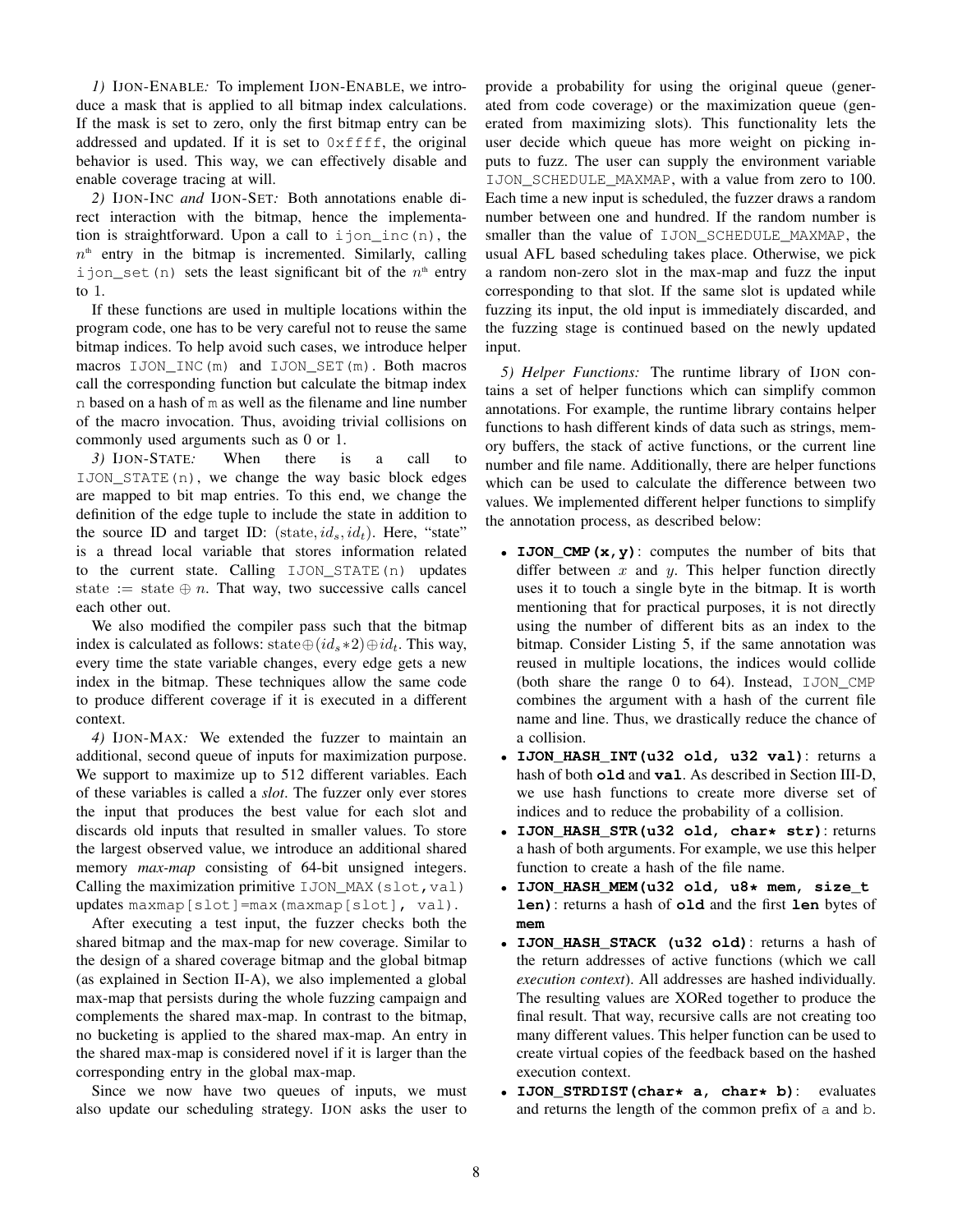# *B. Communication Channel*

To communicate the intermediate coverage results, AFLbased fuzzers use a shared memory region containing the shared bitmap. We extend this region by replacing it with a shared struct. This struct has two different fields. The first one is the original AFL shared bitmap. The second one is the shared max-map used for our maximization primitive.

## V. EVALUATION

As noted earlier, we implemented IJON on top of five stateof-the-art fuzzing tools. This way, we show how the same annotation helps to outperform all of the baseline fuzzers according to various metrics. We picked multiple different targets to show how we can overcome a variety of hard problems using only a small number of annotations.

## *A. Setup*

For each experiment, we compare the unmodified fuzzer against the fuzzer with annotations. All experiments are performed on a Debian 4.9.65-3 machine with an Intel Xeon E5-2667 processor with 12 cores and the clock speed of 2.9 GHz, plus 94 GB of RAM. Unless noted otherwise, a single uninformative seed containing only the character "a" was chosen. The use-case for IJON is to have whatever fuzzer available to run until (mostly) saturated, inspect the coverage, and improve it using manual annotations. As a consequence, in some experiments, we pick small examples and assume that we only care about solving this individual hard aspect. This simulates that we use IJON\_ENABLE to limit fuzzing to the interesting area. The baseline fuzzers would typically be unable to focus on a single area and perform far worse at that specific task, since they also explore other parts of the target application. Since we compare against the baseline fuzzers on the isolated example, we conservatively strengthen the position of the unaided fuzzers.

## *B. The Maze – Small, Known State Values*

The maze is a famous example that is often used to demonstrate the power of symbolic execution based test case generation. It consists of a simple game similar where a player has to walk through an ASCII art maze. The publicly available version is straightforward due to two factors: The maze contains no dead ends, and every move but the correct one immediately terminates the game. Out-of-the-box AFL and similar fuzzers are not able to solve this maze in a reasonable amount of time, while KLEE can find a solution in a few seconds. The effective state space of this game is linear in the number of steps taken, and no state explosion takes place. To make this problem more interesting, we created a harder version of the game. In the hard version, the player can walk backward and stay at the same place (by walking into a wall) without dying. As a result, the state space grows exponentially in the number of steps taken. It turns into a complete tree of size  $4^n$ . Now KLEE is unable to solve the maze as well. Additionally, we created a larger labyrinth including dead ends. Note that while the ideas implemented in IJON are also

applicable to the search heuristics used by KLEE, we did not implement IJON on top of KLEE. We still included an unmodified version of it in our evaluation. The results of our experiments are shown in Table I and Table II.

*a) Initial Run:* We performed experiments on both the small and the large maze. Each experiment was executed three times using two configurations. In the first configuration, we use the original, easy rules, where any wrong move immediately terminates the game. In the second configuration, a harder rule set is used. As a consequence of the harder rules, the game has an exponentially larger state space. Each fuzzer was tested both in the unmodified version and in combination with IJON. Each experiment was conducted for one hour. Since different tools spawn sub-processes and threads, all tools were locked to one core; it should be noted that AFL can occasionally guess the solution for the smallest maze within one hour. However, no coordinated progress is made after the first few minutes, and therefore, we reduced the experiment duration to one hour.

*b)* IJON*:* We added a simple one-line annotation (Listing 10) that uses the combination of both x and y coordinates as feedback. Any newly visited position in the game is treated like new coverage.

| while(true)                    |  |
|--------------------------------|--|
| $o x = x; o y = y;$            |  |
| $IJON\_SET(hash\_int(x, y))$ ; |  |
| switch $(\text{input}[i])$ {   |  |
| case ' $w'$ : $y--$ ; break;   |  |
| 11                             |  |

Listing 10: Annotated version of the maze game.

As Table I shows, none of the tools is able to solve the more complex variants of the maze. Yet, with a single, oneline annotation and the support of IJON, all fuzzers can solve all maze variants. Table II shows the time it took for different fuzzers to solve the maze variant. The fuzzers which could not solve the maze are excluded from the table.

Using IJON annotations, AFL performs quite comparable to KLEE on the easy maze. On the hard version, AFL with IJON is even faster than KLEE on the easy version. Note that KLEE is unable to solve the hard maze. Additionally, while AFL without IJON is sometimes able to solve the small maze in the easy mode, AFL in combination with IJON is more than 20 times faster than AFL without IJON. Lastly, most extensions of AFL such as LAF-INTEL, QSYM and ANGORA are actually decreasing the performance compared to baseline AFL. This is due to the additional mechanisms provided by these fuzzers, which incur an extra cost while not providing any value in this scenario.

#### *C. Super Mario Bros. – Large Known State Values*

Another instance of a similar problem is the game *Super Mario Bros.* We modified the game in such a way that all keyboard commands are read from stdin. Additionally, we modified the game such that the game character Mario always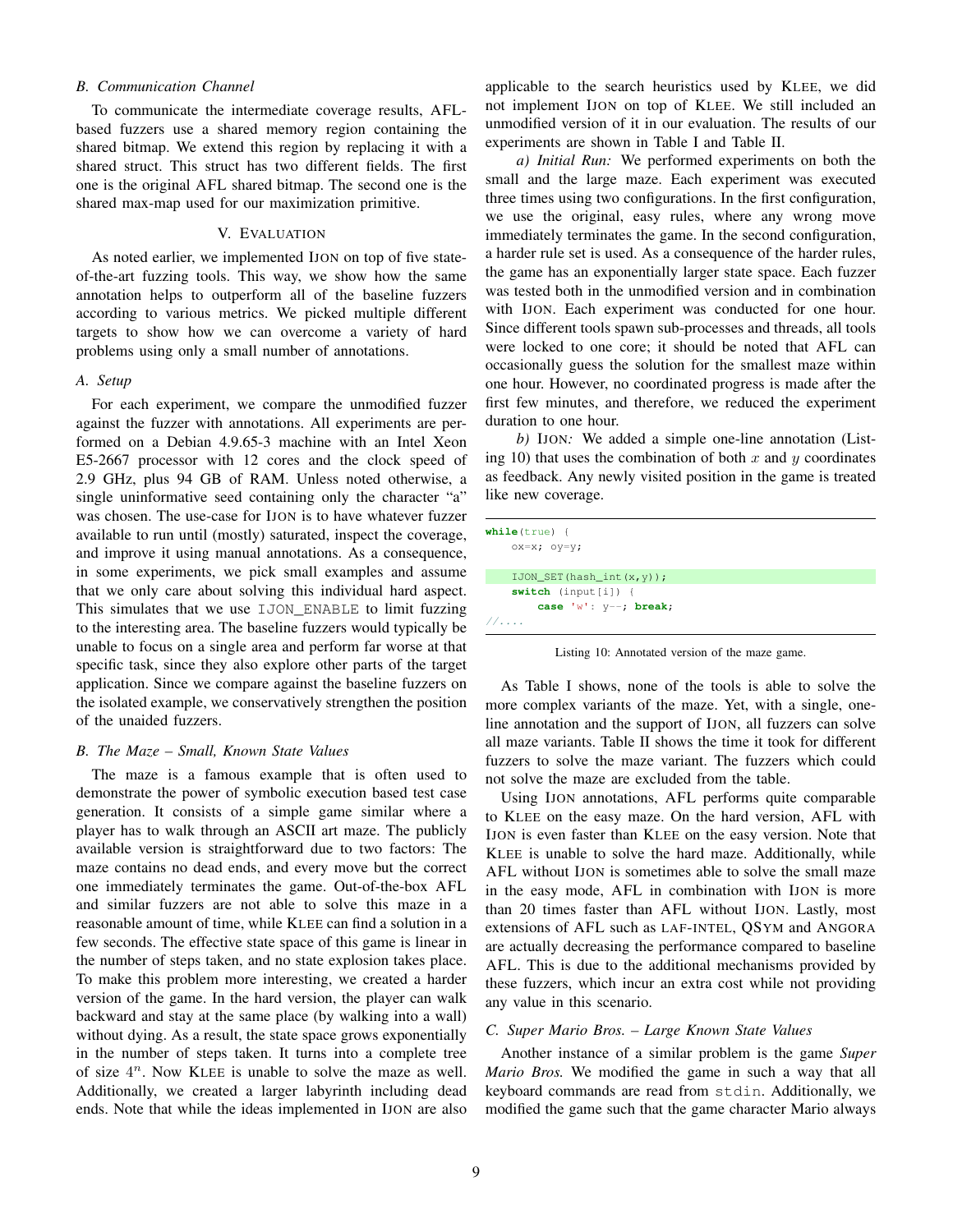TABLE I: Different approaches are solving the small / large maze. Three runs were performed each. We show the number of solves for the small / large were performed each. We show the number of solves for the small *f* large mazes. An  $\chi$  denotes no solution was found in any runs, a  $\sqrt{}$  indicates that all runs solved the maze. Lastly, we could not extend KLEE and hence there are no results for KLEE with IJON.

|                |                 | Plain         |                               | <b>IJON</b>   |
|----------------|-----------------|---------------|-------------------------------|---------------|
| Tool           | Easy            | Hard          | Easy                          | Hard          |
|                | Small / Large   | Small / Large | Small / Large                 | Small / Large |
| AFL            | $rac{2}{5}$ / X | X/X           |                               |               |
| <b>AFLFAST</b> | X/X             | X/X           |                               |               |
| LAF-INTEL      | X/X             | X/X           |                               |               |
| OSYM           | $rac{1}{3}$ / X | X/X           |                               |               |
| <b>ANGORA</b>  | X/X             | X/X           | $\frac{1}{3}$ / $\frac{2}{3}$ | $\frac{2}{5}$ |
| <b>KLEE</b>    |                 | x / x         |                               |               |

TABLE II: Different approaches are solving the small/large maze. The table shows the average time-to-solve in minutes  $\pm$  the standard deviation.

| Tool                    | Easy                                      | Hard                           |
|-------------------------|-------------------------------------------|--------------------------------|
| AFL-plain<br>OSYM-plain | $42.7 \pm 11.9$ / -<br>$50.7 \pm 0.0$ / - | $-1$ -<br>$-1 -$               |
| KLEE-plain              | $0.7 \pm 0.5 / 2.0 \pm 0.0$               | $-1$ -                         |
| AFL-ijon                | $1.8 \pm 1.0$ / $7.6 \pm 3.3$             | $0.5 \pm 0.2$ / $2.3 \pm 1.2$  |
| AFLFAST-ijon            | $1.6 \pm 0.5$ / $8.4 \pm 1.5$             | $0.5 \pm 0.1 / 5.7 \pm 2.4$    |
| LAF-INTEL-ijon          | $2.3 \pm 0.9$ / $7.6 \pm 1.5$             | $0.7 \pm 0.3$ / $3.4 \pm 2.3$  |
| OSYM-ijon               | $5.4 \pm 1.6/11.4 \pm 1.4$                | $5.3 \pm 0.1 / 11.3 \pm 0.6$   |
| ANGORA-ijon             | $42.4 \pm 0.0$ / 36.5 $\pm$ 0.3           | $7.5 \pm 0.2$ / $15.9 \pm 3.8$ |

runs to the right, and Mario is killed when he stops moving. This decision was made to produce speed run like results, with short execution times. We use both AFL and AFL in combination with IJON annotations to play the game and observe the progress made in the game.

We ran AFL without annotations for 12 hours and observed how far into the different levels Mario was able to reach. We added a simple annotation that uses the ijon\_max primitive. We create one slot for each possible height (measured in tiles). In each slot, we maximize the  $x$  coordinate of the player. The changed code was shown earlier in Listing 9. The results can be seen in Table III, an example was shown earlier in Figure 1. With this simple one line annotation, the fuzzer solved nearly all levels in a matter of minutes. In fact, using IJON, AFL is able to solve all but 3 levels. It should be noted that only one of these levels (level 6-2) can be solved. The fact that it remained unsolved is due to the inherent randomness in fuzzing. In another offline experiment, IJON was sometimes able to solve the level in less than 6 hours. Level 4-4 is unsolvable due to a bug in the emulation. The last level seems impossible/extremely hard to solve due to the modifications we made in the game.

Plain AFL, on the other hand, struggles: It takes significantly longer to solve far fewer levels and makes less progress in the levels it did not solve. Note that AFL is in fact surprisingly good. On the first look, it might seem that AFL should have nearly no feedback to uncover as it advances throughout the levels. Yet, it appears that the edge counts for events such as "spawn a pipe, cloud, enemy, or bush" is already good enough to solve about one-third of the levels.

*a) Glitches:* Super Mario Bros. contains various wellknown glitches and secret passages, commonly exploited by

TABLE III: AFL and IJON playing Super Mario Bros. (3 experiments each). We show how often the level was successfully solved, the median time until the best input was found (hh:mm) and the median percentage of distance traveled. Videos from the best runs are available at https://github.com/RUB-SysSec/ijon. Note that in level 4-2, IJON is able to uncover the secret room.

|         |                                                                       | <b>AFL</b> |                          |                                                                                                               | <b>IJON</b> |            |
|---------|-----------------------------------------------------------------------|------------|--------------------------|---------------------------------------------------------------------------------------------------------------|-------------|------------|
| Level   | Solved                                                                | Time       | $\overline{\%}$ Distance | Solved                                                                                                        | Time        | % Distance |
| $1 - 1$ | $\frac{1}{3}$                                                         | 07:11      | 91%                      |                                                                                                               | 00:25       | 100%       |
| $1 - 2$ |                                                                       | 07:12      | 61%                      |                                                                                                               | 00:59       | 100%       |
| $1 - 3$ | $x_1$ $\frac{1}{3}$ $\frac{2}{3}$ $\frac{2}{3}$ $\frac{2}{3}$         | 08:39      | 71%                      |                                                                                                               | 00:20       | 100%       |
| $1 - 4$ |                                                                       | 08:37      | 100%                     |                                                                                                               | 00:23       | 100%       |
| $2 - 1$ |                                                                       | 09:55      | 42%                      |                                                                                                               | 06:44       | 94%        |
| $2 - 2$ | X                                                                     | 07:31      | 57%                      | x / / / / / / / / /<br>/                                                                                      | 00:16       | 100%       |
| $2 - 3$ | Х                                                                     | 09:25      | 88%                      |                                                                                                               | 00:18       | 100%       |
| $2 - 4$ | Х                                                                     | 00:31      | 65%                      |                                                                                                               | 00:06       | 100%       |
| $3-1$   | Х                                                                     | 08:16      | 33%                      |                                                                                                               | 02:42       | 100%       |
| $3 - 2$ |                                                                       | 07:15      | 80%                      |                                                                                                               | 00:28       | 100%       |
| $3 - 3$ | $x_{\frac{2}{3}}$ $\frac{1}{3}$ $x$                                   | 08:36      | 100%                     |                                                                                                               | 00:03       | 100%       |
| $3 - 4$ |                                                                       | 09:35      | 77%                      |                                                                                                               | 00:40       | 100%       |
| $4 - 1$ |                                                                       | 05:41      | 83%                      |                                                                                                               | 00:11       | 100%       |
| $4 - 2$ | Х                                                                     | 02:07      | 95%                      |                                                                                                               | 02:06       | 118%       |
| $4 - 3$ |                                                                       | 11:24      | 100%                     |                                                                                                               | 00:16       | 100%       |
| $4 - 4$ | X                                                                     | 02:22      | 82%                      |                                                                                                               | 00:06       | 82%        |
| $5 - 1$ | Х                                                                     | 11:11      | 60%                      |                                                                                                               | 00:45       | 100%       |
| $5 - 2$ |                                                                       | 11:27      | 73%                      |                                                                                                               | 00:23       | 100%       |
| $5 - 3$ | $\frac{\chi}{2}$                                                      | 09:19      | 100%                     |                                                                                                               | 00:26       | 100%       |
| $5 - 4$ |                                                                       | 04:32      | 100%                     | $\times$ $\times$ $\times$ $\times$                                                                           | 00:12       | 100%       |
| $6 - 1$ |                                                                       | 08:56      | 93%                      |                                                                                                               | 00:36       | 100%       |
| $6 - 2$ |                                                                       | 09:57      | 36%                      |                                                                                                               | 06:32       | 82%        |
| $6 - 3$ |                                                                       | 06:01      | 100%                     |                                                                                                               | 00:08       | 100%       |
| $6 - 4$ | $\frac{1}{3}$ $\frac{2}{3}$ $\frac{2}{3}$ $\frac{2}{3}$ $\frac{2}{3}$ | 06:01      | 100%                     | $\left\langle \right\rangle \left\langle \right\rangle \left\langle \right\rangle \left\langle \right\rangle$ | 00:07       | 100%       |
| $7 - 1$ |                                                                       | 04:44      | 63%                      |                                                                                                               | 00:25       | 100%       |
| $7 - 2$ | X                                                                     | 06:37      | 58%                      |                                                                                                               | 00:13       | 100%       |
| $7 - 3$ | Х                                                                     | 10:08      | 92%                      |                                                                                                               | 00:24       | 100%       |
| $7 - 4$ |                                                                       | 08:07      | 100%                     |                                                                                                               | 00:06       | 100%       |
| $8 - 1$ | Х                                                                     | 01:36      | 21%                      |                                                                                                               | 06:02       | 100%       |
| $8 - 2$ | X                                                                     | 07:17      | 60%                      | $\frac{2}{3}$                                                                                                 | 03:12       | 100%       |
| $8 - 3$ | $\frac{2}{3}$                                                         | 07:18      | 100%                     |                                                                                                               | 00:18       | 100%       |

speed-runners. Our fuzzer was able to find and exploit at least two of those. First, we were able to exit the top of the level in stage 4-2, leading to the famous warp zone. Second, at various times Mario used a "wall-jump" and escape certain deaths. To perform a wall-jump, Mario has to jump into a wall, landing exactly at the corner of a tile. For one frame, Mario's foot enters the wall, before the physics engine pushes Mario out of the wall again. In this frame, Mario is able to jump again. This trick requires both perfect timing, as well as very precisely hitting the corner of a wall tile (Mario's position is tracked with sub-pixel accuracy).

## *D. Structured Input Formats – State Change Logging*

To demonstrate the ability to explore structured input formats using state change logging, we evaluate AFL with IJON on three examples. The first two are taken from evaluation of AFLSMART [44]. In their paper, Pham et al. present multiple case studies; in particular, the paper discusses two examples (libpng and WavPack) in more detail. We picked both examples and added a simple state\_change\_log annotation as described in Section III-A2. We ran both annotated versions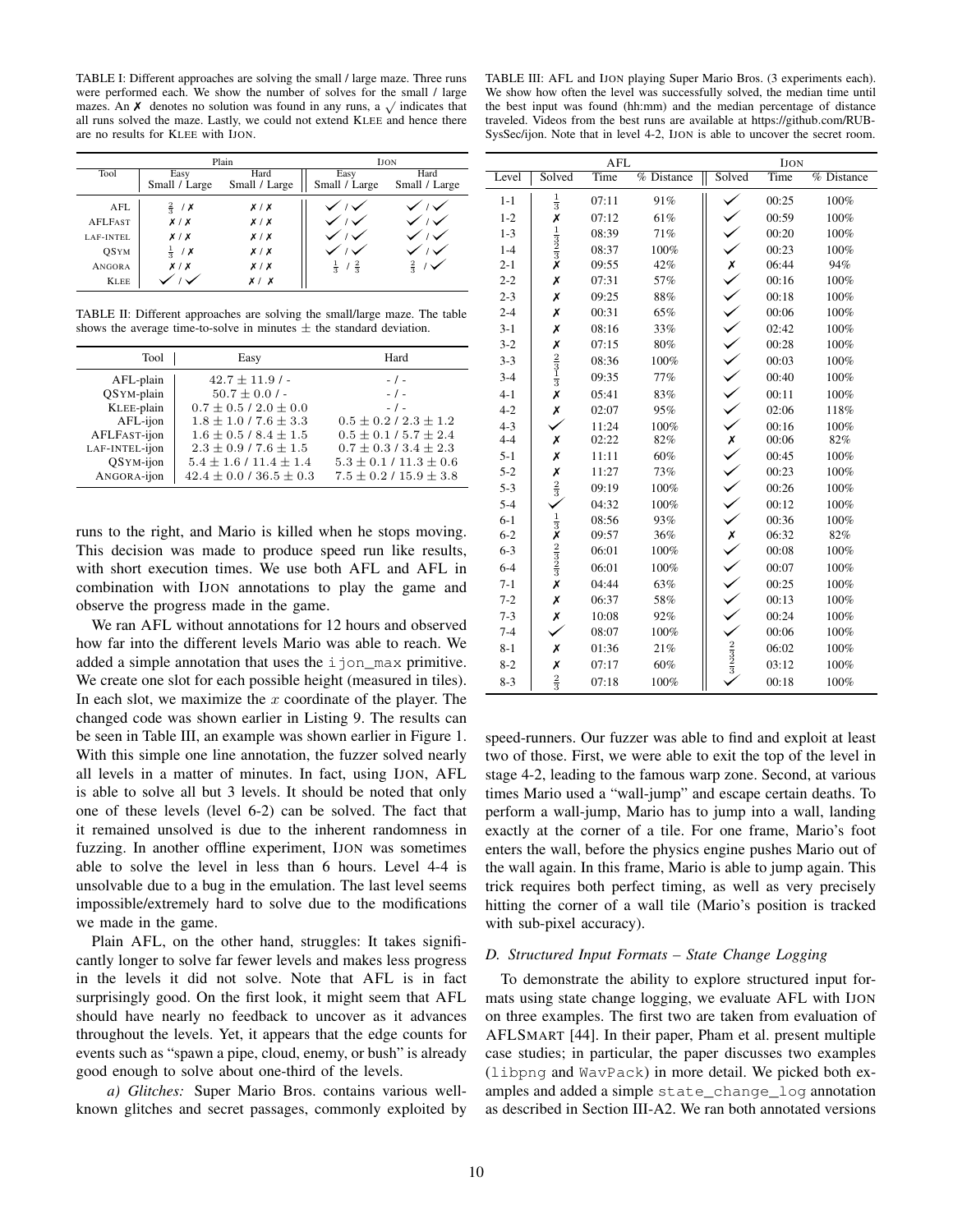for 24 hours on an Intel Core i7-6700 CPU clocked at 3.40 GHz with 16 GB of RAM. We also provided the first 1024 bytes of a random wav/png file as seed and used a dictionary of strings from the source code. With this simple annotation, we were able to uncover bugs in both targets, while AFL did not find any of the bugs. Additionally, we found another outof-bounds read in libpng that is still present (but reported) in the most up-to-date version of libpng. This demonstrates that for these structured input formats, a grammar is not actually needed to discover these security issues. Adding a small annotation in the parser code can sometimes provide the exact same benefit at much smaller cost to the analyst.

To further substantiate this observation, we picked another example to demonstrate how AFL with the same state\_change\_log annotation explores a much larger combination of features than plain AFL would. LIBTPMS is a software emulator for Trusted Platform Module (TPM) security co-processors. It is commonly used in virtualization solutions to create virtualized modules. TPM specifies a protocol that can be used to interact with the co-processor. The protocol consists of a wide variety of possible messages, each of which has a specific parser. This situation reassembles Listing 2. We demonstrate that AFL only explores a small subset of all possible message sequences. Then we introduce a single IJON annotation (two lines). In AFL, we now observe a massive increase in the number of combinations of messages explored. Note that we used AFL's persistent mode to improve performance of the fuzzing and obtain more sound results within the allocated times. However, other tools such as ANGORA and QSYM are incompatible with this approach. This is less problematic, since in this experiment we do not care about solving individual constraints. Instead, we care about the number of distinct message sequences explored which neither ANGORA nor QSYM provides a better feedback for this kind of scenario. As a consequence, we chose to only evaluate AFL and AFL with IJON.

*a) Initial Run:* We ran AFL for 24h and plotted the subset of the paths found. The results can be seen in Table IV in the columns labeled "plain". To visualize, we also included the graph of all messages found for one run. Each node is a message that was successfully parsed and handled. If we successfully handled message A and message B after each other, we add an edge between node A and B.

*b)* IJON*:* We added a change log based annotation that stores the last 4 successfully parsed and handled message IDs. Then we use these IDs to create additional feedback. The annotated code is displayed in Listing 7. Using this annotation, we performed another 24-hour run. The number of paths found can be seen in Table IV in the columns labeled "IJON". We observe, that IJON leads to significantly more complex interactions.

From both the experiments on the AFLSMART examples and on TPM, it can be seen that using state change log annotation drastically increases the ability to explore different chains of messages (and therefore state) that would not be covered using current techniques. In particular, our experiments

TABLE IV: The number of distinct message sequences found by AFL and AFL + IJON fuzzing TPM

| Seq. Length | AFL Plain AFL +IJON |      | Improvement |
|-------------|---------------------|------|-------------|
|             | 14                  | 14   | 1x          |
|             | 53                  | 156  | 2x          |
|             | 85                  | 1636 | 18x         |
|             | 79                  | 2532 | 32x         |

on libpng and WavPack demonstrate that this previously unexplored space contains critical bugs that would be much harder to find otherwise.

| // callback used to iterate the hash map                                 |
|--------------------------------------------------------------------------|
| <b>void</b> ijon_hash_feedback(bfd_hash_entry* ent, <b>char</b> * data){ |
| IJON_SET(IJON_STRDIST(ent->string, data));                               |
|                                                                          |
|                                                                          |
| //shortened version of a hashmap lookup from binutils                    |
| entry* bfd_qet_section_by_name(table *tbl, char *str) {                  |
| //perform a string feedback for each entry in the hashmap.               |
| bfd_hash_traverse(tab, ijon_hash_feedback, str);                         |
| $\sqrt{2}$ rest of the function as shown earlier.                        |
|                                                                          |

Listing 11: Annotated version of the hash map example.

## *E. Binutils Hash map - Missing Intermediate States*

In this final experiment, we extracted the relevant code from the hash map example introduced earlier (Listing 3). To provide an IJON annotation, we use an available iteration function on the hash map. For each entry in the hash map, we perform an IJON string compare. The resulting modification can be seen in Listing 11. In this case, the annotation is somewhat more tricky than the previous annotations. We encode the domain knowledge that the hash map lookup is an efficient version of a one-to-many string comparison. We create an explicit loop of string compare operations in the lookup function. Then we try to maximize the maximum number of matching bytes amongst all compares.

Similar to the maze example, we performed experiments with various fuzzers with and without IJON custom annotations. Since we extracted the hard code from the application, we observed that no new inputs were found after as few as 10 to 20 minutes. As a result, we choose to evaluate each configuration with three experiments of one hour each. The results are displayed in Table V and Table VI. Note that ANGORA is excluded from this experiment as we were unable to compile libbfd with ANGORA's taint tracking.

*a) Initial Run:* During the initial runs, none of the fuzzers in the experiment were able to solve the constraints in the unmodified form.

*b)* IJON*:* We extended the target with a small annotation (three lines, as explained above). After applying this annotation, all fuzzers are able to solve the constraint in a matter of a few minutes, only AFLFAST failed in two out of three runs. However, in its only successful run it managed to solve the constraint in 6 minutes.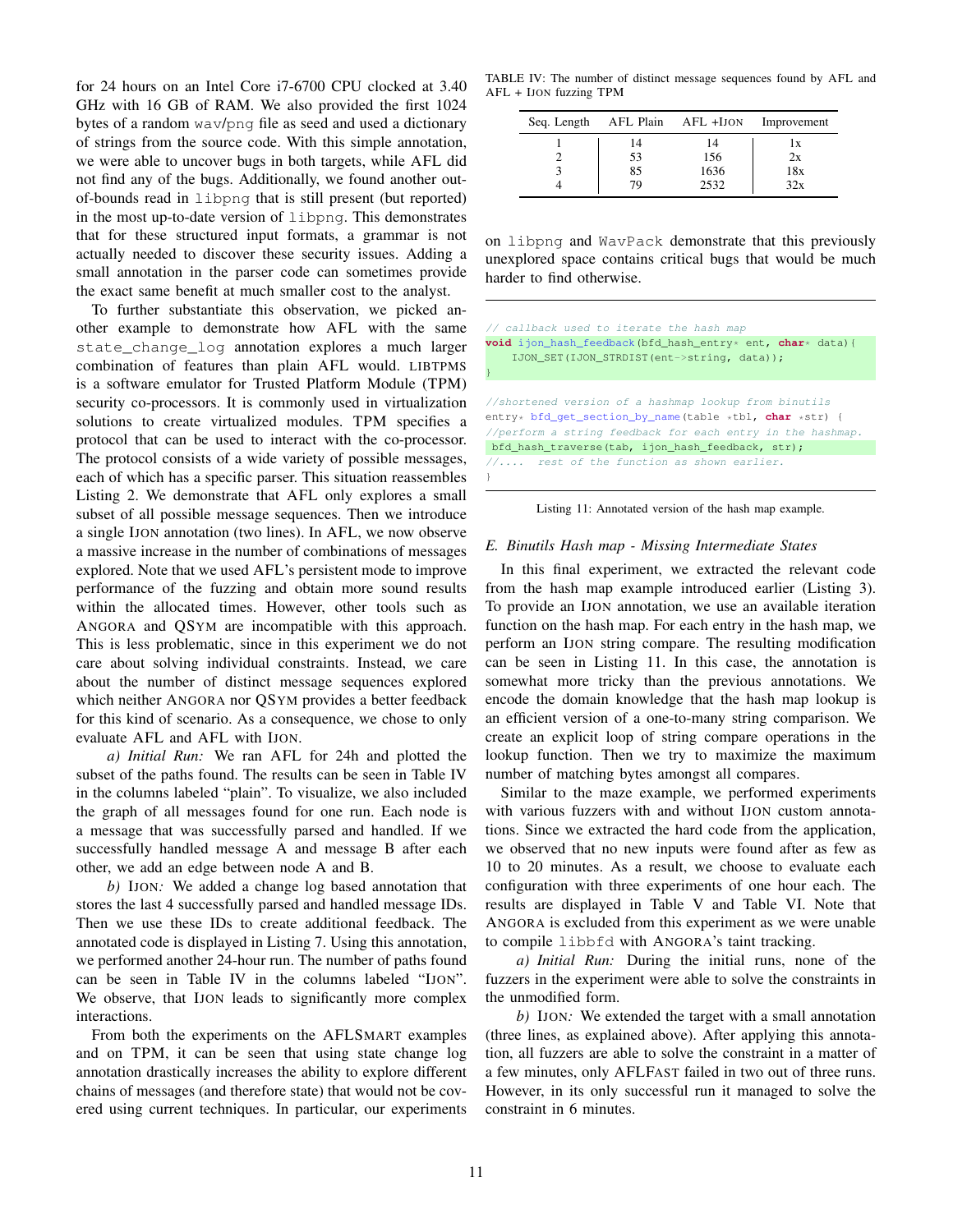TABLE V: Different approaches ex-TABLE VI: Different approaches ploring the hash example. Using solving the hash example (average IJON, all fuzzers were able to solve time in minutes  $\pm$  standard deviathe hash at least once. Without IJON, tion). Note that we only report the none of the fuzzers could solve this numbers for IJON, since the base example. fuzzers never found a solution.

| Tool           | Plain | <b>IJON</b> | Tool           | IJON            |
|----------------|-------|-------------|----------------|-----------------|
| AFI.           |       |             | AFI.           | $8.1 \pm 6.4$   |
| <b>AFLFAST</b> |       |             | <b>AFLFAST</b> | $6.2 \pm 0.0$   |
| LAF-INTEL      |       |             | LAF-INTEL      | $26.1 \pm 14.8$ |
| OSYM           |       |             | OSYM           | $15.5 \pm 2.4$  |

# *F. Cyber Grand Challenge*

To further substantiate that a manual interaction with the fuzzing target is helpful in uncovering security issues, we performed an experiment on the well-known Linux port [2] of the DARPA CGC [3] data set. This also allowed us to differentiate our approach from HACRS [52], another humanin-the-loop approach. We ignored all challenges that could already be solved by AFL, LAF-INTEL [1], REDQUEEN [7], QSYM [60], T-FUZZ [43], or VUZZER [45], as there would be no need for manual analysis when an existing fully automated tool is able to produce a crash. In total, 62 challenges remained undefeated. We picked a random subset of 30 CGC targets. For eight of these targets, even the provided Proof of Vulnerability (PoV) did not cause a crash. This is most likely due to the fact that we used the TRAIL OF BITS x86 Linux port of the challenges [2]. We use this port since our tooling does not support DECREE targets. We inspected each of the 22 remaining challenge manually and performed fuzzing experiments using AFL and IJON. We managed to produce crashes in 10 targets, the results are shown in Table VII. More technical details are available in the appendix.

We were unable to crash the remaining 12 targets due to a variety of reasons: Three targets contained only information leak vulnerabilities that do not cause a crash. Consequently, they are outside of the scope of this work. Two of the targets contained crashes that were too complex to uncover (requiring to trigger a series of different bugs to cause an observable crash). While it would be possible to design IJON annotations that trigger these crashes, we doubt that one could do it without prior knowledge of the bug. Consequently, we count these two targets as failures. Of the remaining 7 targets, two misbehaved in our coverage tracer (crashing on nearly all inputs), three required very large inputs that AFL is not able to generate efficiently, and two were running very slowly or causing timeouts on all but very few inputs. Due to the fact that—unlike HACRS—IJON is aimed at experts, we could only perform this experiment with a single human analyst.

#### *G. Real-World Software*

Beside the memory corruptions we found in the state log experiment in Section V-D and the novel crashes found in the CGC dataset, we also performed experiments on other software to further demonstrate that IJON is useful for finding security bugs. In particular, we picked dmg2img, a tool that

TABLE VII: Comparing IJON with HACRS, another Human-in-the-loop approach, on CGC targets. Note that none of the following CGC targets were solved by state-of-the-art fuzzers. Note that NRFIN\_00012 contains a broken random number generation that made the challenge impossible to solve. After fixing the random number generator, we were able to solve the challenge.

|                    |      |     | Coverage (#Lines) |              | Crash found |
|--------------------|------|-----|-------------------|--------------|-------------|
| Target             | Type | AFL | <b>LION</b>       | <b>HACRS</b> | <b>LION</b> |
| <b>CROMU 00011</b> | txt  | 70% | 82%               | х            |             |
| <b>NRFIN 00030</b> | hin  | 84% | 84%               | Х            |             |
| <b>NRFIN 00004</b> | txt  | 21% | 98%               | Х            |             |
| <b>NRFIN 00076</b> | hin  | 24% | 48%               | Х            |             |
| <b>NRFIN 00041</b> | txt  | 21% | 27%               | Х            |             |
| <b>CROMU 00020</b> | bin  | 61% | 75%               | X            |             |
| <b>NRFIN 00005</b> | txt  | 18% | 73%               |              |             |
| <b>NRFIN 00012</b> | hin  | 87% | 73%               | х            |             |
| <b>NRFIN 00038</b> | txt  | 5%  | 81%               | x            |             |
| <b>NRFIN 00049</b> | txt  | 20% | 61%               |              |             |

was very recently fuzzed by the authors of WEIZZ [18]. We applied patches for the vulnerabilities found, and continued fuzzing using IJON. In total, we uncovered three additional memory corruption vulnerabilities in dmg2img. Two were variants of the bugs found by WEIZZ, where additional constraints needed to be satisfied to reach other unsafe usages of dangerous string manipulation functions. The third bug is an integer overflow that causes an allocation of size zero. Later on, the byte at offset minus one is set to zero, corrupting malloc metadata as illustrated in Listing 12.

| IJON MAX(kolyblk.XMLLength);                      |
|---------------------------------------------------|
| plist = $(char *)$ malloc(kolyblk.XMLLength + 1); |
| $if$ (!plist)                                     |
| mem overflow();                                   |
| $\frac{1}{2}$                                     |
| $plist[kolyblk.KMLLength] = '0';$                 |

Listing 12: Bug #3 in dmg2img

## VI. RELATED WORK

After AFL was published about five years ago, its inner workings were analyzed in detail and multiple improvements were proposed. Different scheduling algorithms were proposed to improve fuzzing in various scenarios [10], [11], [13], [46], [56]. The second component of AFL is the input mutation strategy. Again, various improvements were proposed to increase the probability of generating interesting inputs by means of using more information on the target [6], [7], [9], [27], [40], [44] or taint tracking to limit the amount of input data that needs to be mutated [14], [45]. Lastly, AFL observes the programs behavior for each test case and receives feedback on its behavior. Different fully automated techniques were proposed that help improving the performance of this feedback generation [19], [50] or to extend the feedback [1], [29], [32]. To overcome various roadblocks, such as magic bytes, techniques based on concolic execution [20]–[22], [26], [37], [53], [55], [60], [63] and—less commonly—on symbolic execution [16], [38] were proposed. Since fuzzing is very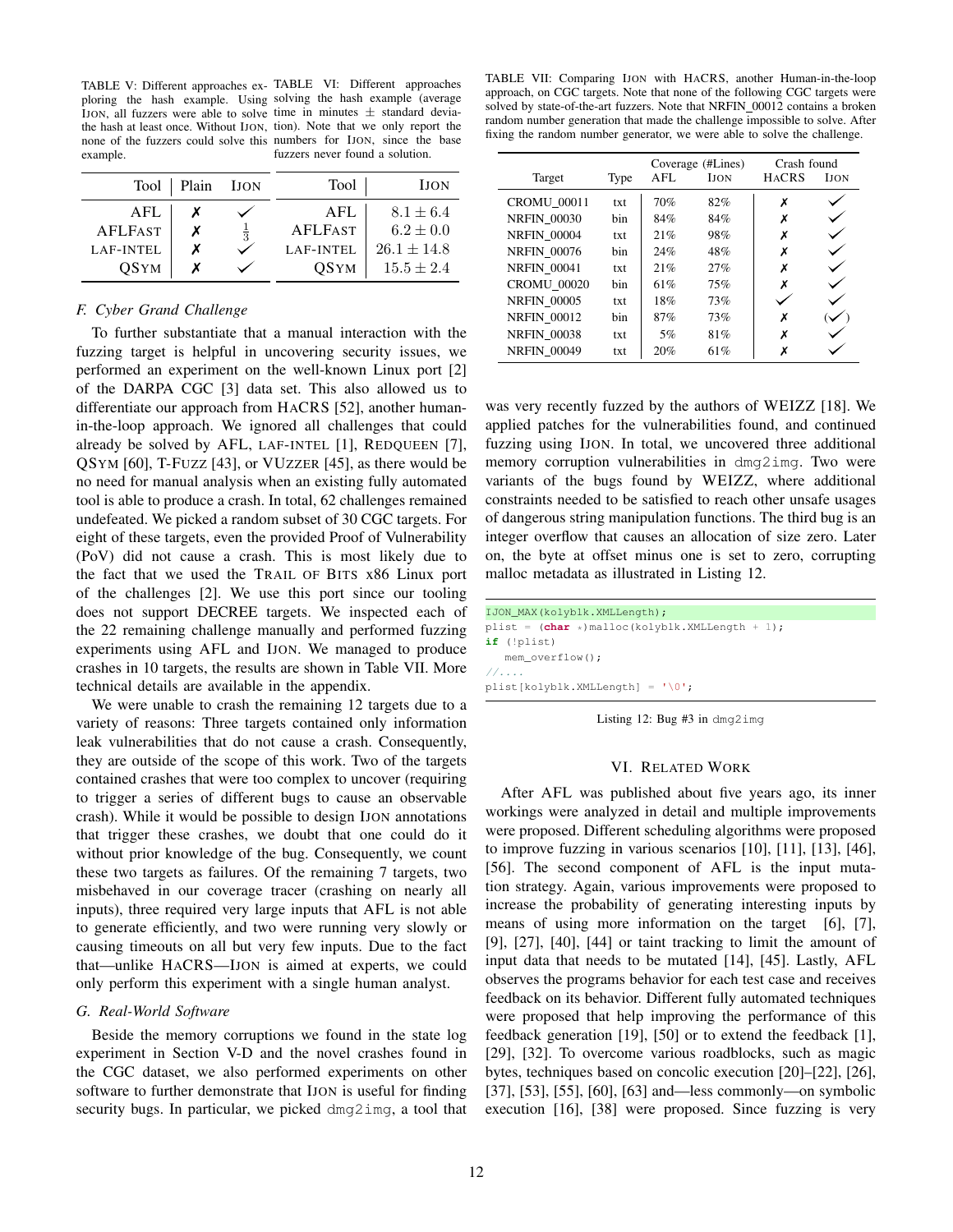performance-critical, various aspects of it were optimized by other projects. For example, Xu et al. improved the performance of spawning subprocesses [58]. Various fuzzers used Intel-PT to increase the performance of coverage tracing on binary targets [5], [50]. Lastly, to make fuzzing more applicable it was adopted to targets ranging from firmware [16], [64] over hypervisors [28] and operating systems [4], [50], [54] to neural networks [42], [57]

## *A. Human-in-the-Loop Approaches in Fuzzing*

Recently, human-in-the-loop fuzzing gained the attention of the research community. Current approaches commonly provide an interactive environment where the humans interactions are used as seeds by the fuzzer. In some scenarios this is very helpful, while in other common fuzzing scenarios, it is very hard to apply. For example, Shoshitaishvili et al. [52] introduced HACRS, a system that allows humans to interact with the target application via an emulated terminal. To help the human, HACRS analyzes the target and provides a list of strings that might be relevant to the application's behavior. If the target provides a text-based interface, a human is often able to figure out how to interact with the target application. However, HACRS does not work when the target application does not consume data in a format easily understood by humans, e.g., binary formats, or the program output does not contain helpful information on the expected input format. Consequently, the authors excluded any program containing binary characters in the provided example scenarios from their evaluation. Similarly, DYNODROID [36] traces a human's interaction with Android applications. In contrast to HACRS, this includes a more diverse set of input interfaces such as system events and swipe gestures. However, the fundamental principle remains the same. In contrast, our approach is based on annotating the code of the target application and does not require to understand the input format.

Our approach requires little understanding of software security or program analysis. Even complex games can typically be won by untrained users. On the other hand, when fuzzing binary file formats or network protocols, even an expert user will have a hard time to come up with novel inputs based on observing only the program output. IJON allows to guide the fuzzer's intrinsic ability to generate inputs to overcome fuzzing roadblocks and to explore a more diverse part of the state space. This approach requires no knowledge or understanding of the input format at all. In fact, we also typically had very limited understanding of the target application, as our annotations allow to provide guidance without deep understanding of the program context. For example, consider the bug shown in Listing 12. The annotation was added without any context or understanding of how kolyblk.XMLLength is calculated from the input. Still, IJON was able to trigger the integer overflow after a few minutes of analysis time.

#### VII. DISCUSSION AND FUTURE WORK

In this paper we describe an interactive approach to fuzzing. While this offers new ways to steer the fuzzing process, it requires manual inspection of the test coverage, acquiring an understanding of why a constraint is hard to solve, and manually creating a well-suited annotation. This manual effort comes with a certain cost to the analyst, but our evaluation demonstrates that this approach can overcome several obstacles for current fuzzers. For example, it is clear that neither a grammar nor a dictionary will help a fuzzer to solve Super Mario levels. Additionally, it is not straightforward to find good seed inputs. While in such a case, a record and replay mechanism such as a version of HACRS or DYNODROID applicable to this target might be helpful, in many other cases such as binary formats, it would likely not.

The annotations used in IJON are currently added manually. It would be interesting to design methods that automatically infer annotations only for difficult individual constraints. Some existing fuzzing approaches use a subset of the annotations described by us. For example, LAF-INTEL can be represented by annotating the number of equal bytes in a comparison. Similarly, ANGORA already implements call stack based virtual state for all coverage. However, all those tools use additional feedback indiscriminately. Therefore, they are limited to low information gain feedback mechanisms. Using more precise feedback in a similar manner would result in a much larger queue and decreased performance. Automated techniques to identify IJON annotations could make use of much more powerful annotations than LAF-INTEL and ANGORA, as they are applied sparsely. Finally, right now, the annotations require source access. In principle, there is no reason why similar annotations cannot be implemented for binary-only targets. Integrating IJON with a binary-only fuzzer would be interesting.

#### VIII. CONCLUSION

In this paper, we have shown that a large number of hard problems for fuzzers can be solved by manually inspecting the code coverage during fuzzing and using only a few lines of annotations to guide the fuzzing process. Previously, practitioners in the industry often used to manually pick seed files that solve the coverage or to design custom mutators that solve constraints (for example, by providing dictionaries or grammars). Similarly, it is well documented that practitioners try to remove hard constraints such as checksum manually. We extended this toolkit with another manual but very flexible method: annotations that an analyst can use to guide the fuzzer. By using less than four lines of code, we demonstrated how a large set of problems could be solved that no other automated fuzzing approach is currently able to handle.

#### ACKNOWLEDGMENTS

This work was supported by the Deutsche Forschungsgemeinschaft (DFG, German Research Foundation) under Germany's Excellence Strategy – EXC 2092 CASA – 39078197. In addition, this work was supported by the European Union's Horizon 2020 Research and Innovation Programme (ERC Starting Grant No. 640110 (BASTION) and 786669 (REACT)) and the German Federal Ministry of Education and Research (BMBF, project HWSec – 16KIS0592K). The content of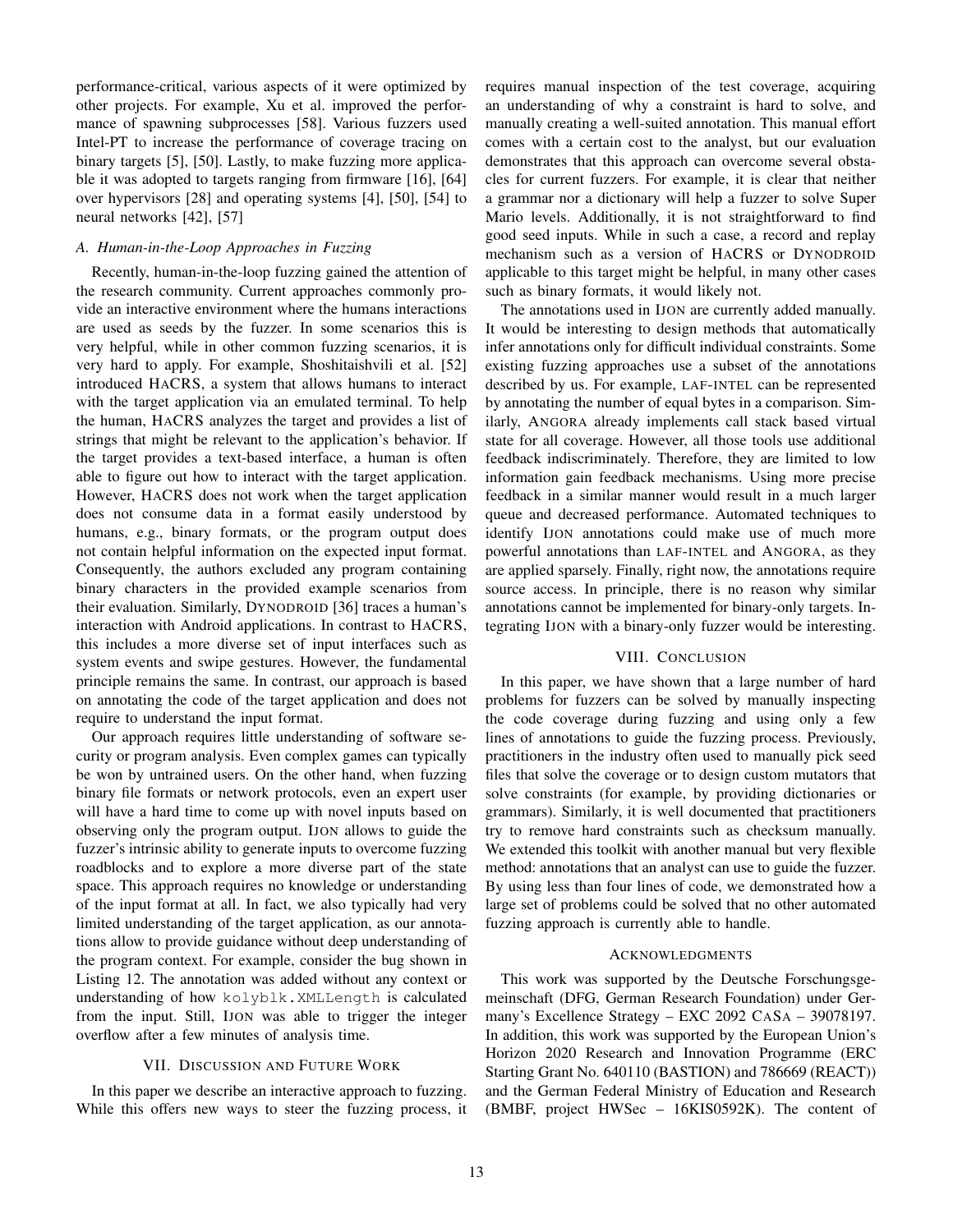this document reflects the views only of their authors. The European Commission/Research Executive Agency are not responsible for any use that may be made of the information it contains.

## APPENDIX

To elaborate on the results from our experiments on the CGC dataset presented in Section V-F, we now provide some explanation of the annotations we used to solve the 10 targets (see Table VIII for details). Unfortunately, the exact amount of time spent on solving individual targets is somewhat hard to measure, as small changes are often followed by minutes to hours of fuzzing with no human interaction needed. Consequently, we can only report very rough estimates for the time spent on the implementation. In particular, for the shorter examples  $(< 1h)$ , many were solved using only a few minutes of human attention. While most of the examples only required maximizing a single loop counter, index, or pointer in combination with some variants of string comparisons, some of the cases are more interesting. In particular, NRFIN\_00004, NRFIN 00041, and CROMU 00020 required multiple steps to solve. To showcase these more complex results, we now discuss the techniques used in three case studies.

TABLE VIII: Solving CGC Challenges. We give both the number of lines of code (LOC) that were used for IJON annotations, and an estimate for the human effort that went into producing the solution. Solutions annotated with \* are discussed in more detail. † indicates that the strcmp could be solved using a properly chosen dictionary.

| Target             | LOC            | Effort           | Comment                 |
|--------------------|----------------|------------------|-------------------------|
| <b>CROMU 00011</b> | 2              | < 1 <sub>h</sub> | strcmp, maximize index  |
| <b>NRFIN 00030</b> |                | < 1h             | maximize index          |
| <b>NRFIN 00004</b> | 5              | < 5h             | strcmp*, maximize index |
| <b>NRFIN 00076</b> | 1†             | < 1h             | strcmp                  |
| <b>NRFIN 00041</b> | 4              | < 1h             | checksum*               |
| <b>CROMU 00020</b> | 3              | < 5h             | challenge response*     |
| <b>NRFIN 00005</b> | 1†             | $<$ 1h           | strcmp                  |
| <b>NRFIN 00012</b> | $\mathfrak{D}$ | < 5h             | strcmp                  |
| <b>NRFIN 00038</b> | 1†             | < 1h             | strcmp                  |
| <b>NRFIN 00049</b> | 1†             | < 1h             | strcmp                  |

## *A. NRFIN 00004 (HeartThrob)*

This program uses a fully unrolled prefix tree (*trie*) to perform string comparison. The function that performs the checking has roughly 30k different branches, and a correspondingly large number of possible paths. The fuzzer explores all inputs equally, filling the bitmap and producing useless inputs. After diagnosing the problem, it took us less than 20 minutes to build a small script that extracts the relevant strings from the trie and to disable coverage feedback within the function. Using these strings, we obtained the coverage that was needed. Lastly, we had to use the maximize primitive IJON-MAX to trigger an OOB crash.

## *B. NRFIN 00041 (AIS-Lite)*

This program uses an encoded checksum to guard the bug. After manually removing the checksum check, the bug was found very quickly. To obtain a valid input without understanding the format or the checksum, we used the following trick: we used an IJON CMP and annotation on the checksum check to produce a valid input (while still using the patched target). AFL's crash exploration mode ensured that the fuzzer did not remove the cause of the crash while fixing the checksum. The fixed input triggers the crash in the unmodified binary. This approach closely mirrors the approach used by T-FUZZ [43] or REDQUEEN [7]. However, instead of leveraging symbolic execution or colorization, we used the fuzzer itself to provide the fixed input.

#### *C. CROMU 00020 (Estadio)*

Similar to the previous case study, we used a "patch check and fix the crashing input afterwards" approach to solve this target. However, instead of a checksum, a series of challengeresponse messages were required to trigger the bug.

#### **REFERENCES**

- [1] Circumventing fuzzing roadblocks with compiler transformations. https://lafintel.wordpress.com/. Accessed: February 24, 2020.
- [2] DARPA Challenge Binaries on Linux, OS X, and Windows. https: //github.com/trailofbits/cb-multios. Accessed: February 24, 2020.
- [3] DARPA Cyber Grand Challenge binaries. https://github.com/ CyberGrandChallenge. Accessed: February 24, 2020.
- [4] Project Triforce: Run AFL on Everything! https: //www.nccgroup.trust/us/about-us/newsroom-andevents/blog/2016/june/project-triforce-run-aflon-everything/. Accessed: February 24, 2020.
- [5] Security oriented fuzzer with powerful analysis options. https:// github.com/google/honggfuzz. Accessed: February 24, 2020.
- [6] Cornelius Aschermann, Tommaso Frassetto, Thorsten Holz, Patrick Jauernig, Ahmad-Reza Sadeghi, and Daniel Teuchert. Nautilus: Fishing for deep bugs with grammars. In *Symposium on Network and Distributed System Security (NDSS)*, 2019.
- [7] Cornelius Aschermann, Sergej Schumilo, Tim Blazytko, Robert Gawlik, and Thorsten Holz. Redqueen: Fuzzing with input-to-state correspondence. In *Symposium on Network and Distributed System Security (NDSS)*, 2019.
- [8] Yves Bertot and Pierre Castéran. *Interactive theorem proving and program development: Coq'Art: the calculus of inductive constructions*. Springer Science & Business Media, 2013.
- [9] Tim Blazytko, Cornelius Aschermann, Moritz Schlögel, Ali Abbasi, Sergej Schumilo, Simon Wörner, and Thorsten Holz. Grimoire: Synthesizing structure while fuzzing. In *USENIX Security Symposium*, 2019.
- [10] Marcel Böhme, Van-Thuan Pham, Manh-Dung Nguyen, and Abhik Roychoudhury. Directed greybox fuzzing. In *ACM Conference on Computer and Communications Security (CCS)*, 2017.
- [11] Marcel Böhme, Van-Thuan Pham, and Abhik Roychoudhury. Coveragebased greybox fuzzing as markov chain. In *ACM Conference on Computer and Communications Security (CCS)*, 2016.
- [12] Cristian Cadar, Daniel Dunbar, and Dawson R Engler. Klee: Unassisted and automatic generation of high-coverage tests for complex systems programs. In *Symposium on Operating Systems Design and Implementation (OSDI)*, 2008.
- [13] Sang Kil Cha, Maverick Woo, and David Brumley. Program-adaptive mutational fuzzing. In *IEEE Symposium on Security and Privacy*, 2015.
- [14] Peng Chen and Hao Chen. Angora: Efficient fuzzing by principled search. In *IEEE Symposium on Security and Privacy*, 2018.
- [15] David R Cok and Scott C Johnson. Speedy: An eclipse-based ide for invariant inference. *arXiv preprint arXiv:1404.6605*, 2014.
- [16] Nassim Corteggiani, Giovanni Camurati, and Aurélien Francillon. Inception: System-wide security testing of real-world embedded systems software. In *usenix-security*, 2018.
- [17] Jerry Alan Fails and Dan R. Olsen, Jr. Interactive machine learning. In *Proceedings of the 8th International Conference on Intelligent User Interfaces*, 2003.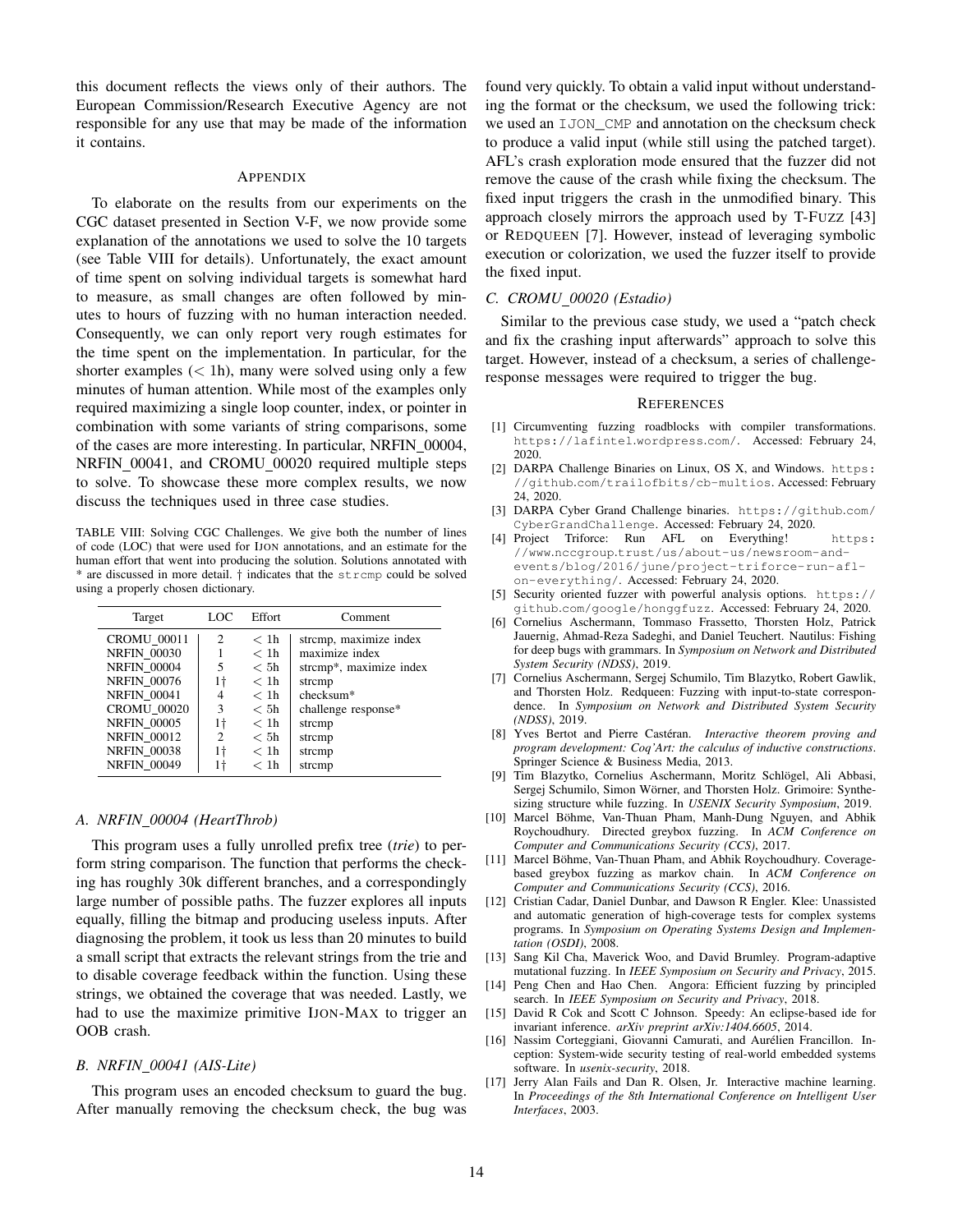- [18] Andrea Fioraldi, Daniele Cono D'Elia, and Emilio Coppa. Weizz: Automatic grey-box fuzzing for structured binary formats. *arXiv preprint arXiv:1911.00621*, 2019.
- [19] Shuitao Gan, Chao Zhang, Xiaojun Qin, Xuwen Tu, Kang Li, Zhongyu Pei, and Zuoning Chen. CollAFL: Path Sensitive Fuzzing. In *IEEE Symposium on Security and Privacy*, 2018.
- [20] Patrice Godefroid, Adam Kiezun, and Michael Y Levin. Grammarbased whitebox fuzzing. In *ACM SIGPLAN Conference on Programming Language Design and Implementation (PLDI)*, 2008.
- [21] Patrice Godefroid, Nils Klarlund, and Koushik Sen. DART: Directed Automated Random Testing. In *ACM SIGPLAN Conference on Programming Language Design and Implementation (PLDI)*, 2005.
- [22] Patrice Godefroid, Michael Y Levin, David A Molnar, et al. Automated whitebox fuzz testing. In *Symposium on Network and Distributed System Security (NDSS)*, 2008.
- [23] Google. Open sourcing ClusterFuzz. https:// opensource.googleblog.com/2019/02/open-sourcingclusterfuzz.html. Accessed: February 24, 2020.
- [24] Deepak Gopinath, Siddarth Jain, and Brenna D Argall. Human-inthe-loop optimization of shared autonomy in assistive robotics. *IEEE Robotics and Automation Letters*, 2016.
- [25] Emre Güler, Cornelius Aschermann, Ali Abbasi, and Thorsten Holz. AntiFuzz: Impeding Fuzzing Audits of Binary Executables. In *USENIX Security Symposium*, 2019.
- [26] Istvan Haller, Asia Slowinska, Matthias Neugschwandtner, and Herbert Bos. Dowsing for overflows: A guided fuzzer to find buffer boundary violations. In *USENIX Security Symposium*, 2013.
- [27] HyungSeok Han, DongHyeon Oh, and Sang Kil Cha. CodeAlchemist: Semantics-Aware Code Generation to Find Vulnerabilities in JavaScript Engines. In *Symposium on Network and Distributed System Security (NDSS)*, 2019.
- [28] Andrew Henderson, Heng Yin, Guang Jin, Hao Han, and Hongmei Deng. Vdf: Targeted evolutionary fuzz testing of virtual devices. In *Symposium on Recent Advances in Intrusion Detection (RAID)*, 2017.
- [29] Chin-Chia Hsu, Che-Yu Wu, Hsu-Chun Hsiao, and Shih-Kun Huang. Instrim: Lightweight instrumentation for coverage-guided fuzzing. In *Symposium on Network and Distributed System Security (NDSS), Workshop on Binary Analysis Research*, 2018.
- [30] Jinho Jung, Hong Hu, David Solodukhin, Daniel Pagan, Kyu Hyung Lee, and Taesoo Kim. Fuzzification: Anti-fuzzing techniques. In *USENIX Security Symposium*, 2019.
- [31] S. Lem. *The Star Diaries: Further Reminiscences of Ijon Tichy*. HMH Books, 2012.
- [32] Yuekang Li, Bihuan Chen, Mahinthan Chandramohan, Shang-Wei Lin, Yang Liu, and Alwen Tiu. Steelix: Program-state Based Binary Fuzzing. In *Joint Meeting on Foundations of Software Engineering*, 2017.
- [33] LLVM. Libfuzzer. https://llvm.org/docs/LibFuzzer.html. Accessed: February 24, 2020.
- [34] Heather Logas, Jim Whitehead, Michael Mateas, Richard Vallejos, Lauren Scott, Daniel G Shapiro, John Murray, Kate Compton, Joseph C Osborn, Orlando Salvatore, et al. Software verification games: Designing Xylem, The Code of Plants. In *International Conference on the Foundations of Digital Games (FDG)*, 2014.
- [35] Check Point Software Technologies LTD. Symbolic execution in vuln research. https://research.checkpoint.com/50-adobecves-in-50-days/. Accessed: February 24, 2020.
- [36] Aravind Machiry, Rohan Tahiliani, and Mayur Naik. Dynodroid: An input generation system for android apps. In *Proceedings of the 2013 9th Joint Meeting on Foundations of Software Engineering*, 2013.
- [37] David Molnar, Xue Cong Li, and David Wagner. Dynamic Test Generation to Find Integer Bugs in x86 Binary Linux Programs. In *USENIX Security Symposium*, 2009.
- [38] Saahil Ognawala, Thomas Hutzelmann, Eirini Psallida, and Alexander Pretschner. Improving function coverage with munch: a hybrid fuzzing and directed symbolic execution approach. In *ACM Symposium On Applied Computing (SAC)*, 2018.
- [39] Martin Ouimet and Kristina Lundqvist. Formal software verification: Model checking and theorem proving. Technical Report ESL-TIK-00213, Mälardalen University, 2007.
- [40] Rohan Padhye, Caroline Lemieux, Koushik Sen, Mike Papadakis, and Yves Le Traon. Validity fuzzing and parametric generators for effective random testing. In *International Conference on Software Engineering (ICSE)*, 2019.
- [41] Lawrence C Paulson. *Isabelle: A generic theorem prover*, volume 828. Springer Science & Business Media, 1994.
- [42] Kexin Pei, Yinzhi Cao, Junfeng Yang, and Suman Jana. DeepXplore: Automated Whitebox Testing of Deep Learning Systems. In *ACM Symposium on Operating Systems Principles (SOSP)*, 2017.
- [43] Hui Peng, Yan Shoshitaishvili, and Mathias Payer. T-Fuzz: fuzzing by program transformation. In *IEEE Symposium on Security and Privacy*, 2018.
- [44] Van-Thuan Pham, Marcel Böhme, Andrew E Santosa, Alexandru Răzvan Căciulescu, and Abhik Roychoudhury. Smart greybox fuzzing. arXiv *preprint arXiv:1811.09447*, 2018.
- [45] Sanjay Rawat, Vivek Jain, Ashish Kumar, Lucian Cojocar, Cristiano Giuffrida, and Herbert Bos. VUzzer: Application-aware Evolutionary Fuzzing. In *Symposium on Network and Distributed System Security (NDSS)*, 2017.
- [46] Alexandre Rebert, Sang Kil Cha, Thanassis Avgerinos, Jonathan M Foote, David Warren, Gustavo Grieco, and David Brumley. Optimizing seed selection for fuzzing. In *USENIX Security Symposium*, 2014.
- [47] David Romero, Peter Bernus, Ovidiu Noran, Johan Stahre, and Åsa Fast-Berglund. The operator 4.0: human cyber-physical systems & adaptive automation towards human-automation symbiosis work systems. In *IFIP International Conference on Advances in Production Management Systems*, 2016.
- [48] Stuart J Russell and Peter Norvig. *Artificial intelligence: a modern approach*. Pearson Education Limited, 2016.
- [49] Gunar Schirner, Deniz Erdogmus, Kaushik Chowdhury, and Taskin Padir. The future of human-in-the-loop cyber-physical systems. *IEEE Computer*, 2013.
- [50] Sergej Schumilo, Cornelius Aschermann, Robert Gawlik, Sebastian Schinzel, and Thorsten Holz. kafl: Hardware-assisted feedback fuzzing for os kernels. In *USENIX Security Symposium*, 2017.
- [51] Stacey D Scott, Neal Lesh, and Gunnar W Klau. Investigating humancomputer optimization. In *ACM CHI Conference on Human Factors in Computing Systems (CHI)*, 2002.
- [52] Yan Shoshitaishvili, Michael Weissbacher, Lukas Dresel, Christopher Salls, Ruoyu Wang, Christopher Kruegel, and Giovanni Vigna. Rise of the HaCRS: Augmenting Autonomous Cyber Reasoning Systems with Human Assistance. In *ACM Conference on Computer and Communications Security (CCS)*, 2017.
- [53] Nick Stephens, John Grosen, Christopher Salls, Andrew Dutcher, Ruoyu Wang, Jacopo Corbetta, Yan Shoshitaishvili, Christopher Kruegel, and Giovanni Vigna. Driller: Augmenting fuzzing through selective symbolic execution. In *Symposium on Network and Distributed System Security (NDSS)*, 2016.
- [54] Dimitri Vyokov. Syzkaller. https://github.com/google/ syzkaller. Accessed: February 24, 2020.
- [55] Tielei Wang, Tao Wei, Guofei Gu, and Wei Zou. TaintScope: A checksum-aware directed fuzzing tool for automatic software vulnerability detection. In *IEEE Symposium on Security and Privacy*, 2010.
- [56] Maverick Woo, Sang Kil Cha, Samantha Gottlieb, and David Brumley. Scheduling black-box mutational fuzzing. In *ACM Conference on Computer and Communications Security (CCS)*, 2013.
- [57] Xiaofei Xie, Lei Ma, Felix Juefei-Xu, Hongxu Chen, Minhui Xue, Bo Li, Yang Liu, Jianjun Zhao, Jianxiong Yin, and Simon See. Coverage-guided fuzzing for deep neural networks. *arXiv preprint arXiv:1809.01266*, 2018.
- [58] Wen Xu, Sanidhya Kashyap, Changwoo Min, and Taesoo Kim. Designing new operating primitives to improve fuzzing performance. In *ACM Conference on Computer and Communications Security (CCS)*, 2017.
- [59] Fisher Yu, Ari Seff, Yinda Zhang, Shuran Song, Thomas Funkhouser, and Jianxiong Xiao. Lsun: Construction of a large-scale image dataset using deep learning with humans in the loop. *arXiv preprint arXiv:1506.03365*, 2015.
- [60] Insu Yun, Sangho Lee, Meng Xu, Yeongjin Jang, and Taesoo Kim. QSYM: A Practical Concolic Execution Engine Tailored for Hybrid Fuzzing. In *USENIX Security Symposium*, 2018.
- [61] Michał Zalewski. american fuzzy lop. http:// lcamtuf.coredump.cx/afl/. Accessed: February 24, 2020.
- [62] Michal Zalewski. Symbolic execution in vuln research. https://lcamtuf.blogspot.com/2015/02/symbolicexecution-in-vuln-research.html. Accessed: February 24, 2020.